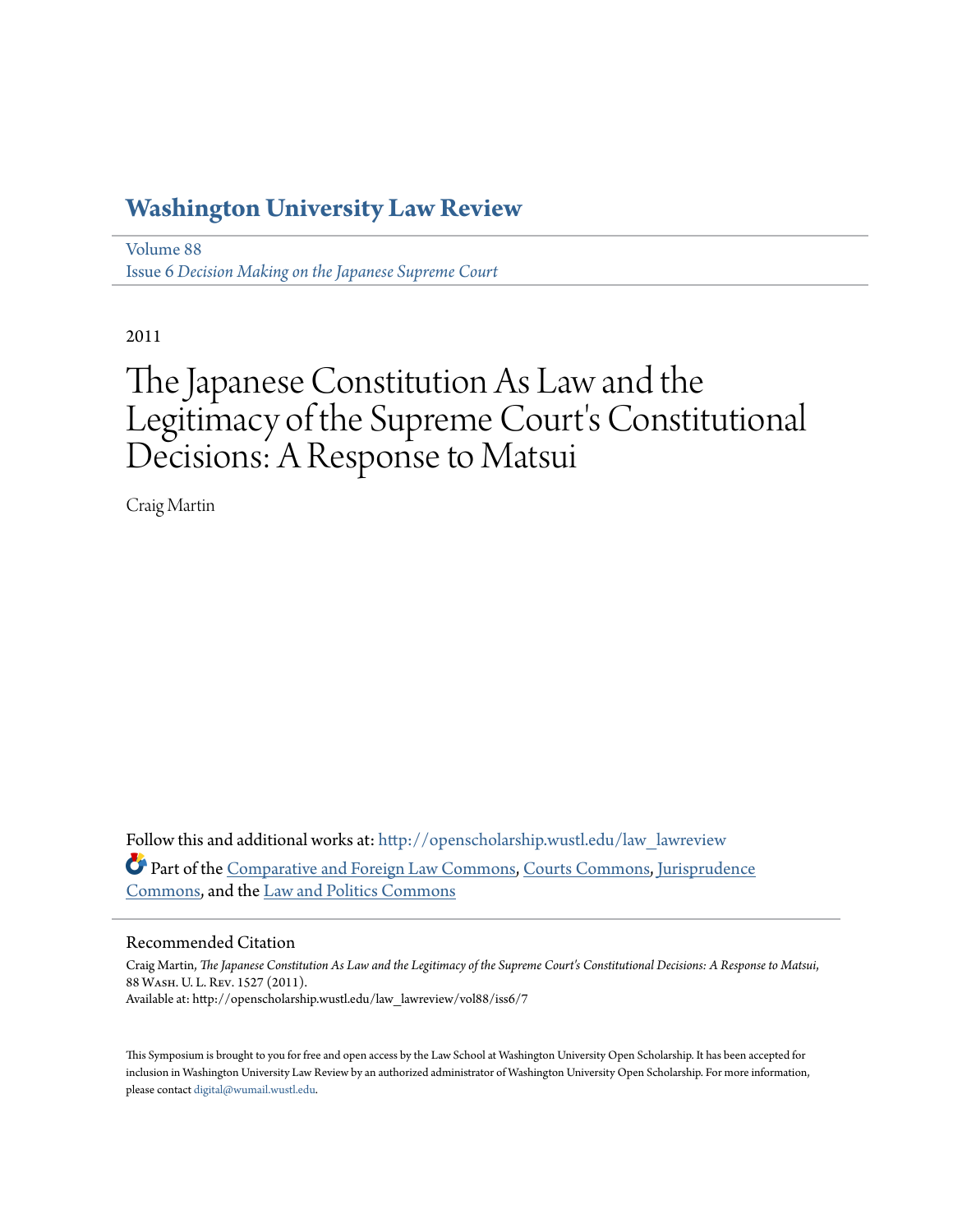# **THE JAPANESE CONSTITUTION AS LAW AND THE LEGITIMACY OF THE SUPREME COURT'S CONSTITUTIONAL DECISIONS: A RESPONSE TO MATSUI**

# **CRAIG MARTIN**

#### <span id="page-1-2"></span><span id="page-1-1"></span>I. INTRODUCTION

It is notorious in the area of Japanese legal studies that the Supreme Court of Japan has held legislation to be unconstitutional in only a handful of cases since the Constitution was promulgated in  $1947$ .<sup>1</sup> This feature of its jurisprudence is viewed as being rather remarkable when compared to the records of the high courts in other liberal democracies, and in light of the relatively robust array of individual rights enshrined in the Constitution of Japan. It has been the subject of much scholarly analysis and criticism. In his Article *Why is the Japanese Supreme Court so Conservative?*, Professor Shigenori Matsui explores the many arguments that have been advanced over time to explain this aspect of Japanese constitutional law, which Matsui calls the Court's "conservative jurisprudence."<sup>2</sup> Many of these arguments are not new, of course, but his compilation and summary of the analysis is nonetheless very helpful.<sup>3</sup>

<span id="page-1-0"></span>Visiting Assistant Professor, University of Baltimore School of Law. This Article was written for the Japanese Supreme Court Symposium held at the Washington University in St. Louis School of Law in September 2010. As the title suggests, it was written as a short response to an Article presented at the symposium by Professor Shinegori Matsui of the University of British Columbia Faculty of Law. I would like to thank first and foremost John Haley and David Law for the invitation to be part of this important symposium, and Shinegori Matsui for the opportunity to comment on his Article. I would also like to thank Tom Ginsburg, Larry Repeta, Kermit Roosevelt, and Frank Upham for very helpful comments and thoughts on early drafts of this Article. I am, of course, responsible for any errors. (*It should be noted that the names of Japanese authors of Japanese language sources are rendered in the Japanese style of surname first, while the names of Japanese authors of English language sources are rendered in the normal English format*).

<sup>1.</sup> Technically, the Constitution of 1947 constituted an amendment of the 1898 Constitution of the Empire of Japan, commonly known as the Meiji Constitution, though in reality it was an entirely new constitution. On the history of the process of "amendment" and promulgation, see RAY A. MOORE & DONALD L. ROBINSON, PARTNERS FOR DEMOCRACY: CRAFTING THE NEW JAPANESE STATE UNDER MACARTHUR (2002) [hereinafter MOORE, PARTNERS] and KOSEKI SHŌICHI, THE BIRTH OF JAPAN'S POSTWAR CONSTITUTION (Ray A. Moore ed. & trans., 1997).

<sup>2.</sup> Shigenori Matsui, *Why is the Japanese Supreme Court So Conservative?*, 88 WASH. U. L. REV. 1375 (2011) [hereinafter Matsui, *Japanese Supreme Court*].

<sup>3.</sup> *See, e.g.*, HIROYUKI HATA & GO NAKAGAWA, CONSTITUTIONAL LAW OF JAPAN 78 (1997); J. MARK RAMSEYER & ERIC B. RASMUSEN, MEASURING JUDICIAL INDEPENDENCE: THE POLITICAL ECONOMY OF JUDGING IN JAPAN (2003) [hereinafter RAMSEYER, MEASURING JUDICIAL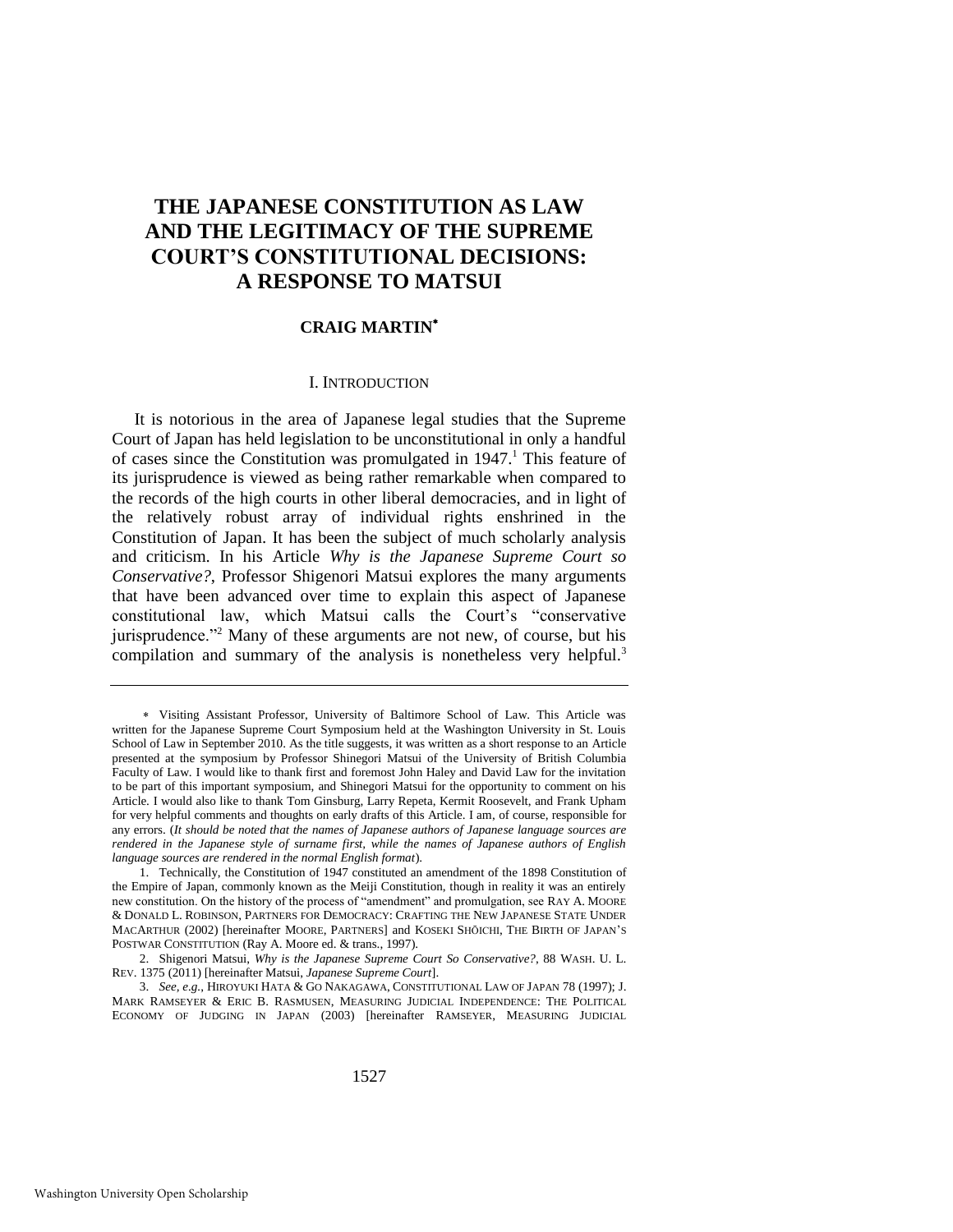<span id="page-2-0"></span>Within this review, however, Matsui advances a new argument and isolates it as being one of the most important explanations for the Court's reluctance to strike down legislation as unconstitutional—that the judges of the Supreme Court tend not to understand the Constitution as being a source of positive law that requires enforcement by the judiciary.<sup>4</sup> He argues that most of the judges view the Constitution with some distrust and suspicion, and understand it to be more of an articulation of political and moral principles than a source of law.<sup>5</sup>

This argument makes an important contribution to the literature on the Supreme Court's apparent conservatism, passivity, weakness, or timidity, depending on how one explains its reluctance to enforce the Constitution. It offers up a very different kind of explanation than most of the other claims about the Court's conduct. Rather than being an account based on reasons that are primarily political, institutional, or cultural, it is very much a critique grounded in the judges' approaches to and employment of legal principles. It is an argument that examines the conduct of the court as such, assessing it on the basis of how it applies and interprets its decisions as a legal institution, rather than analyzing the court as simply one of several political institutions vying for power and authority within a competitive political system.

INDEPENDENCE]; Malcolm M. Feeley, *The Bench, the Bar, and the State: Judicial Independence in Japan and the United States*, *in* THE JAPANESE ADVERSARY SYSTEM IN CONTEXT 67, 79–83 (Malcolm M. Feeley & Setsuo Miyazawa eds., 2002); John O. Haley, *The Japanese Judiciary: Maintaining Integrity, Autonomy, and the Public Trust*, *in* LAW IN JAPAN: A TURNING POINT 99 (Daniel H. Foote ed., 2007) [hereinafter Haley, *Judiciary*]; David S. Law, *The Anatomy of a Conservative Court: Judicial Review in Japan*, 87 TEX. L. REV. 1545 (2009) [hereinafter Law, *Conservative Court*]; Percy R. Luney, Jr., *The Judiciary: Its Organization and Status in the Parliamentary System*, *in* JAPANESE CONSTITUTIONAL LAW 123, 145 (Percy R. Luney, Jr. & K. Takahashi eds., 1993); Setsuo Miyazawa, *Administrative Control of Japanese Judges*, *in* JAPANESE LAW IN CONTEXT: READINGS IN SOCIETY, THE ECONOMY, AND POLITICS 103 (Curtis J. Milhaupt, J. Mark Ramseyer & Michael K. Young eds., 2001); J. Mark Ramseyer & Eric B. Rasmusen, *Judicial Independence in a Civil Law Regime: The Evidence from Japan*, 13 J.L. ECON. & ORG. 259 (1997) [hereinafter Ramseyer, *Judicial Independence*]; Frank K. Upham, *Political Lackeys or Faithful Public Servants? Two Views of the Japanese Judiciary*, 30 LAW & SOC. INQUIRY 421 (2005) [hereinafter Upham, *Political Lackeys*]. *See generally* JOHN OWEN HALEY, THE SPIRIT OF JAPANESE LAW (1998); HIGUCHI YOICHI, KENPŌ HANREI O YOMINAOSU [RE-READING CONSTITUTIONAL PRECEDENTS] (2d ed. 1999); HIROSHI ITOH, THE JAPANESE SUPREME COURT: CONSTITUTIONAL POLICIES (1989); ASHIBE NOBUYOSHI, KENPŌ SOSHŌ NO RIRON [THEORY OF CONSTITUTIONAL LITIGATION] (1973); FUJII TOSHIO, SHIHŌKEN TO KENPŌ SOSHŌ [JUDICIAL POWER AND CONSTITUTIONAL LITIGATION] (2007); FRANK K. UPHAM, LAW AND SOCIAL CHANGE IN POSTWAR JAPAN (1987) [hereinafter UPHAM, LAW AND SOCIAL CHANGE]; Hidenori Tomatsu, *Judicial Review in Japan: An Overview of Efforts to Introduce U.S. Theories*, *in* FIVE DECADES OF CONSTITUTIONALISM IN JAPANESE SOCIETY 251, 251–77 (Yoichi Higuchi ed., 2001).

<sup>4.</sup> Matsui, *Japanese Supreme Court*, *supra* not[e 2.](#page-1-0) 

<sup>5.</sup> *Id.*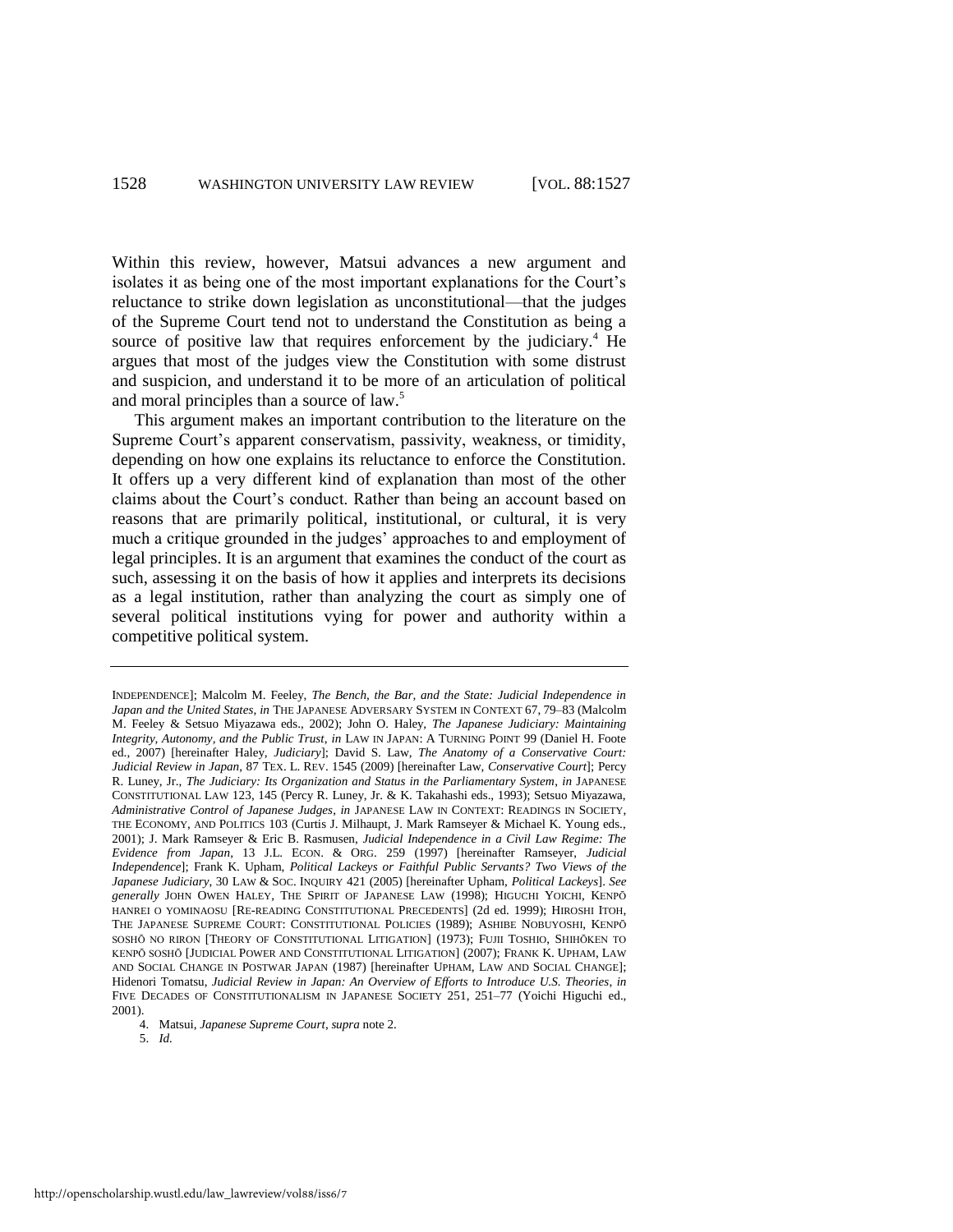# 2011] THE JAPANESE CONSTITUTION AS LAW 1529

As a primary explanation for the Court's conduct, this argument is both new and potentially important. And in this short response to Professor Matsui's Article, I would like to suggest that the significance of his central argument can be further highlighted by reframing his central question and thereby shifting slightly the focus of the inquiry. It should be understood that there is, after all, a normative component to Matsui's argument. He not only asks why the Court is so conservative, and answers that it is so because the judges do not sufficiently respect the Constitution as law, but he is also implicitly arguing that such failure to understand the Constitution as law is wrong, and that the reluctance of the Court to enforce the rights in the Constitution is improper. It is ultimately a normative argument aimed at changing the way the Court decides constitutional cases.

<span id="page-3-0"></span>While I think that Professor Matsui's explanation is important and powerful, I want to suggest that reframing the question, and thus the nature of the argument, can help to strengthen his claim regarding the Court's understanding of the Constitution. Perhaps more importantly, such shifting of the focus can help to create a more powerful set of arguments aimed at creating pressure for change. In short, rather than ask why the Court is so conservative, I would suggest that we ask whether the Court's constitutional decisions are legitimate. For reasons that I will explore in Part II, it may be somewhat misleading to characterize the Court and its conduct as being "conservative," just as it is not that helpful to debate the level of a court's alleged "activism."<sup>6</sup> In the debate on the appropriate role of courts in the United States, it has been argued that it is more fruitful to consider the extent to which the court's judgments are legitimate, based on clearly articulated criteria for legitimacy, rather than engage in discussion about the extent to which courts are "activist."<sup>7</sup> Similarly, to ask whether the Supreme Court of Japan's decisions are legitimate is to turn the focus from making inferences about the operation of forces external to the Court, the nature of the Court as an institution, or the character or ideology of its judges as people, to the manner in which the judges actually reach their decisions and explain their judgments. And reshaping the question in this way brings into much starker relief the significance of Matsui's argument regarding the failure of the judges to take seriously the Constitution as a source of positive law.

7. *Id.*

<sup>6.</sup> As discussed below, this argument that it is more meaningful to focus on legitimacy rather than judicial activism is from KERMIT ROOSEVELT III, THE MYTH OF JUDICIAL ACTIVISM: MAKING SENSE OF SUPREME COURT DECISIONS (2006).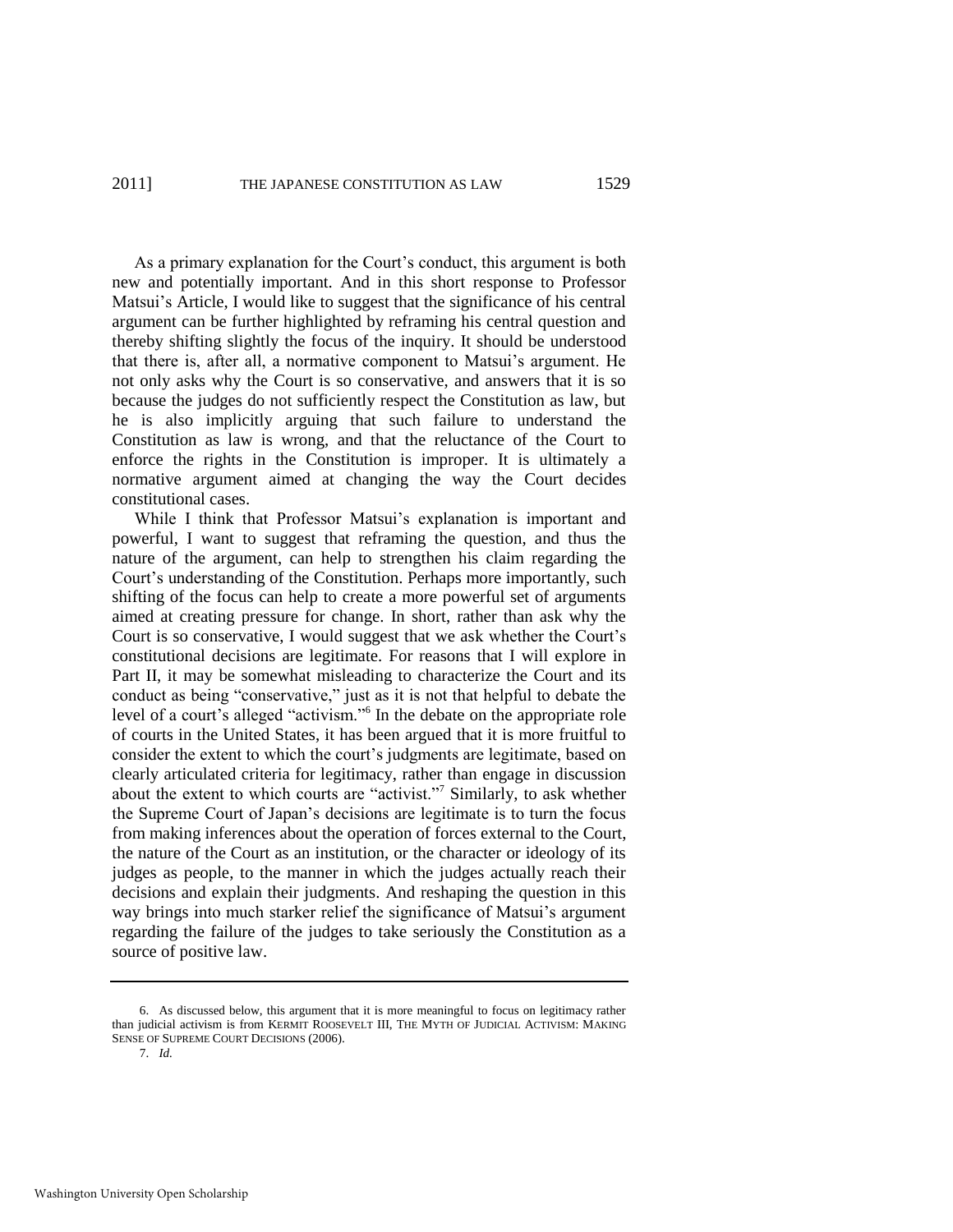In Part III of this Article, I will review briefly two different approaches to analyzing the legitimacy of a court's decision-making process in cases involving fundamental constitutional rights, based on two different but well-established theories of rights and judicial review. The first is grounded in a theory of substantive rights and the application of the proportionality principle in the judicial review of fundamental constitutional rights, while the second is a process theory approach to assessing legitimacy. Under both approaches, it is accepted that there is no one definitively correct answer to any given constitutional issue, but it is claimed that there are nonetheless criteria against which we can assess whether a decision falls within a reasonable range of legitimate responses. Or, to put it another way, any particular decision can be analyzed for the purpose of determining whether the reasoning and ultimate result of the court's decision is sufficiently consistent with the theoretical principles that inform our understanding of rights and the function of constitutional judicial review.

The suggestion is that a systematic analysis of the decisions of the Supreme Court of Japan in constitutional rights cases, in accordance with either of these approaches, may reveal that a significant percentage of the Court's judgments are lacking in legitimacy. This short Article is not the place for such a comprehensive analysis, of course, but in Part IV of the Article, I examine one recent equality rights decision of the Supreme Court, the *Tokyo Metropolitan Government* case, and illustrate how such an assessment of a judgment's legitimacy might be conducted. The exercise suggests that both the reasoning and the result of the Court's judgment quite clearly fail to meet the legitimacy requirements under either the proportionality or the process theory approach. Moreover, the reasons provide quite explicit evidence that some of the judges understand the individual rights in the Constitution as being something other than positive law to be enforced by the courts.

The point is not, of course, that all of the Court's constitutional jurisprudence is illegitimate. The Court has in fact recently handed down decisions in the equality rights context that suggest that it may be developing a more sophisticated, and ultimately more legitimate, approach to constitutional rights cases.<sup>8</sup> But if a significant number of constitutional

<span id="page-4-0"></span><sup>8.</sup> Saikō Saibansho [Sup. Ct.] June 4, 2008, 62 SAIKō SAIBANSHO MINJI HANREISHŪ [MINSHŪ] 1367, *available in* English at http://www.courts.go.jp/english/judgments/text/2008.06.04-2006.-Gyo-Tsu-.No..135-111255.html. For a detailed analysis of the case, and the extent to which it represents the development of a new approach by the court, see Craig Martin, *Glimmers of Hope: The Evolution of*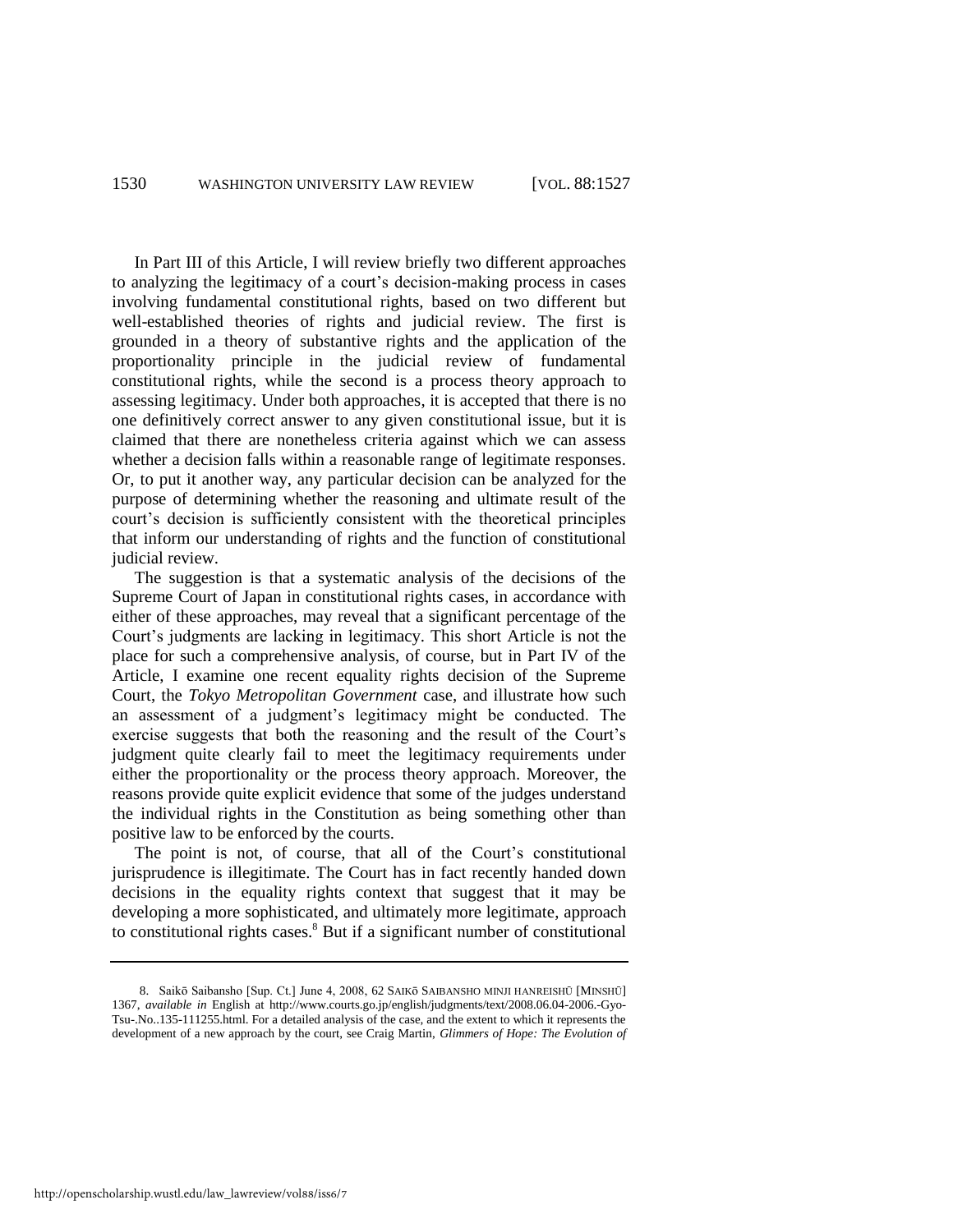cases can indeed be shown to lack legitimacy, and more particularly one can show precisely how they lack legitimacy, it could provide powerful evidence in support of Professor Matsui's claim that many of the judges simply do not accept the Constitution as positive law. More importantly, because Matsui's claim is one that essentially focuses on how the Court understands and employs legal principles, an approach that redirects the inquiry more specifically toward how the Court decides cases, rather than focusing on the nature of the results, may be more effective as a normative argument for change. In particular, reformulating the inquiry in this way will likely lead to a much more powerful and detailed criticism of how the judges conduct themselves in the decision-making process. If one accepts the proposition that how the judges apply legal principles and develop doctrine matters, as Matsui's claim clearly does, refocusing the analysis on the illegitimacy of the decision-making process is more likely to advance the normative aspect of his argument and create greater pressure for effective change.

#### II. CONSERVATISM OR LEGITIMACY?

# *A. Problems with the Conservative Label*

Professor Matsui is certainly not alone in arguing that the Japanese Supreme Court is conservative, and that it is excessively so. But what, precisely, is meant by saying the Court is conservative? I would suggest that the term, used in the context of an analysis of the court's decision making, suffers from an ambiguity that tends to blunt the power and significance of Matsui's central argument. The ambiguity begins with the fact that the term conservative, even when applied to the jurisprudence and conduct of a particular court, has several distinct and quite different meanings. In criticism of the Supreme Court of Japan, it tends to be used primarily to mean that the Court is overly deferential to the government and the Diet in its decision making, in refusing to strike down legislation and invalidate government action for being in violation of the Constitution. In this sense, conservative is the polar opposite of "activist," a term frequently employed to criticize courts for being insufficiently deferential to the democratically elected branches of government and engaging, so the argument goes, in the "making of law" as opposed to the

*Equality Rights Doctrine in Japanese Courts from a Comparative Perspective*, 20 DUKE J. COMP. & INT'L L. 167 [hereinafter Martin, *Glimmers of Hope*].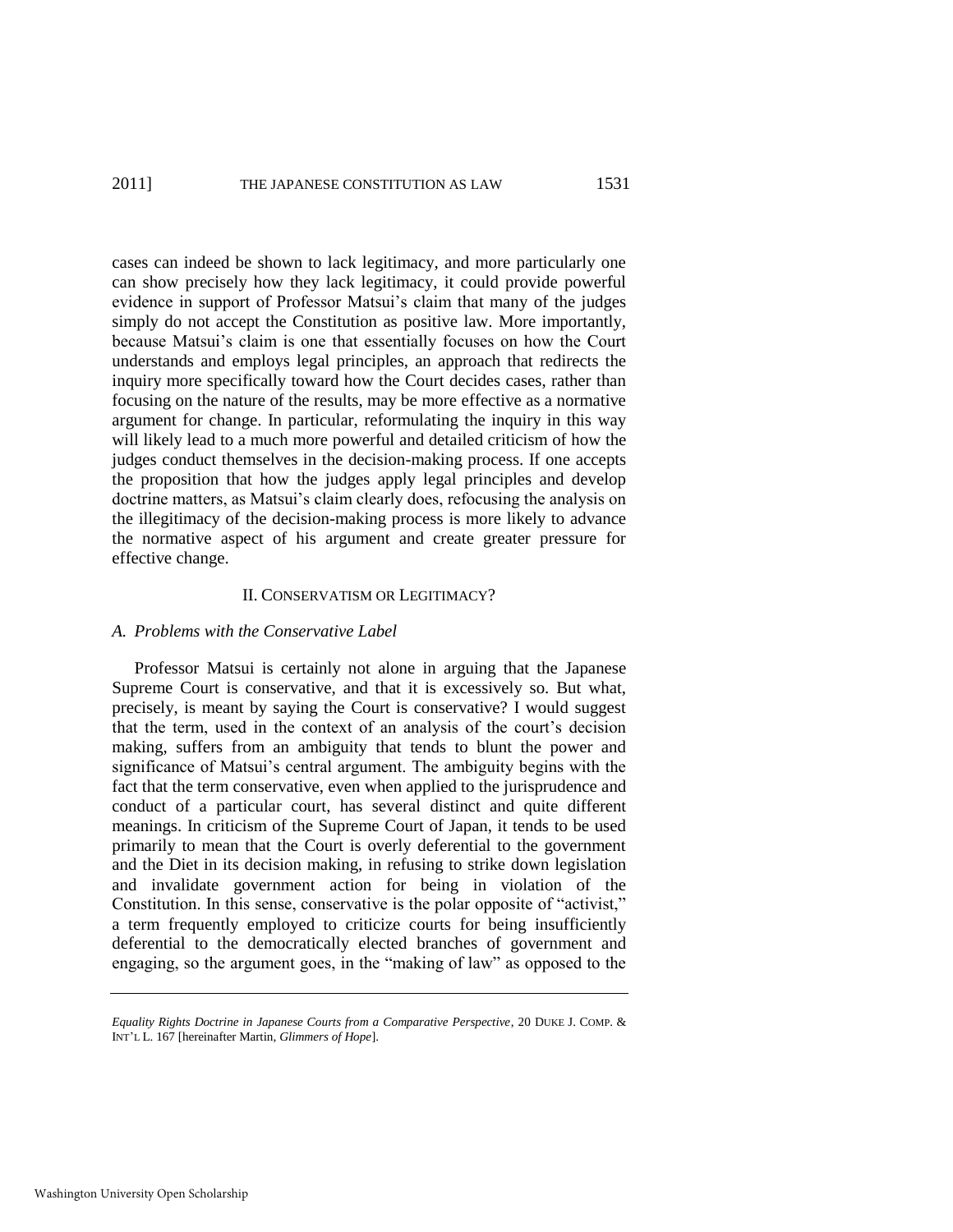mere interpretation and application of the law.<sup>9</sup> But even within the context of this activist-conservative spectrum, the term conservative can have different facets, sometimes meaning deferential to the government and legislature, while at other times meaning minimalist and parsimonious in a court's approach to interpretation of law, particularly the Constitution, and in its development of doctrine. These two meanings can often overlap to a considerable degree, but they can also diverge in important ways, with courts sometimes being quite "activist" in their development of new doctrine in the cause of deference to the political branches of government, and at other times being minimalist in their approach to interpretation in the process of striking down new government initiatives.

<span id="page-6-0"></span>In arguing that the Supreme Court of Japan is conservative, however, it is also sometimes meant that the Court is taking positions and making judgments that reflect and implement conservative ideology. This is certainly a significant component of the criticism of the Court for its failure to enforce the individual rights enshrined in the Constitution.<sup>10</sup> In this respect, the term conservative is used in contrast to a "liberal" or "progressive" approach to rights enforcement and constitutional interpretation. The two meanings of conservative tend to be easily elided in the Japanese context, since the government has itself been characterized as being conservative for virtually all of the Court's existence, and thus determining whether the motive behind the Court's jurisprudence was primarily one of deference to the government or the ideologically motivated implementation of conservative policy would be rather difficult.<sup>11</sup> But the fact remains that courts generally can and do engage in decision making that cuts across these spectra, making decisions that,

<sup>9.</sup> ROOSEVELT, *supra* note [6,](#page-3-0) at 12–16. For examples of such criticism of courts for activism, see generally MARK R. LEVIN, MEN IN BLACK: HOW THE SUPREME COURT IS DESTROYING AMERICA (2005).

<sup>10.</sup> *See, e.g.*, ITOH, *supra* note [3,](#page-1-1) at ch. 6. For analysis of constitutional law and the Supreme Court's approach to the Constitution, see generally SHIGENORI MATSUI, NIHONKOKU KENPŌ [JAPANESE CONSTITUTIONAL LAW] (2d ed. 2002) [hereinafter MATSUI, KENPŌ]; ASHIBE NOBUYOSHI, KENPŌ [CONSTITUTIONAL LAW] (3d ed. 1997); ASHIBE NOBUYOSHI, KENPŌ HANREI O YOMU [READING CONSTITUTIONAL CASES] (1987); ASHIBE NOBUYOSHI, KENPŌ SOSHŌ NO RIRON [THEORY OF CONSTITUTIONAL LITIGATION] (1973); URABE NORIHO, KENPŌGAKU KYŌSHITSU [COURSE ON CONSTITUTIONAL LAW] (1988); FUJII, *supra* note [3.](#page-1-1)

<sup>11.</sup> There is, of course, important scholarship demonstrating that at least on certain issues deemed to be important to the government of the Liberal Democratic Party, the lower courts in Japan have been responsive to structural pressure to decide cases in conformity with government policy preferences. Law, *Conservative Court*, *supra* note [3](#page-1-1) (noting that institutional characteristics of the Supreme Court make it vulnerable to government pressure); Ramseyer, *Judicial Independence*, *supra* note [3](#page-1-1) (providing empirical analysis demonstrating the adverse career consequences for deciding cases against the government on particular issues).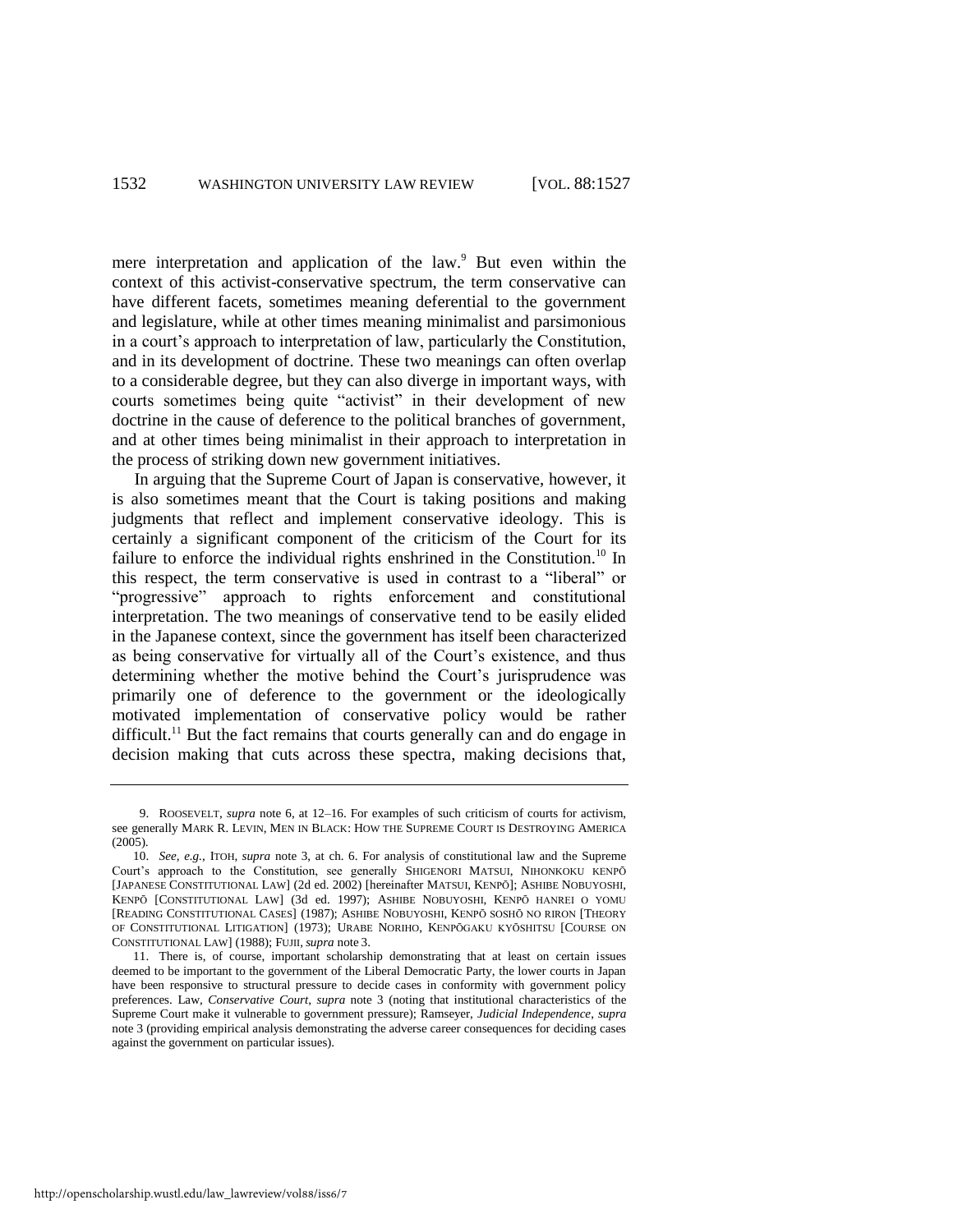according to the definitions frequently employed by their critics, are both aggressively activist and ideologically conservative on the one hand, or on the other hand, deferential and minimalist in approach but with significantly liberal outcomes.<sup>12</sup>

This argument should not be pressed too far—obviously the term conservative has definite meaning in political terms, and to the extent that the Court is being considered as one of several political institutions locked in competition, describing it as conservative may be both coherent and meaningful.<sup>13</sup> The problem I am focusing on here is the widespread practice of describing the Court's decision making and jurisprudence as being conservative, which is less coherent. And that is important, unless we reject the notion that the Court operates as a legal institution that makes decision in accordance with legal principles, and we instead embrace the argument that the Court is a purely political institution that operates solely according to political imperatives. And quite aside from the lawyer's normal proclivity to consider courts as having some validity and legitimacy as legal institutions, which primarily operate according to legal imperatives for the purposes of giving effect to principles of law, the fact remains that empirical analysis supports the proposition that the Japanese courts in particular demonstrate a considerable degree of independence and professional integrity.<sup>14</sup>

The problem of describing the Court's decision making as conservative is important, therefore, because in addition to the potential confusion in what is precisely meant by the term "conservative" as discussed above,

13. My thanks to Frank Upham for emphasizing the importance of this distinction.

<sup>12.</sup> Several recent cases in the United States illustrate this point. In the Ninth Circuit Court of Appeals decision in *Mohamed v. Jeppesen Dataplan, Inc.*, 614 F.3d 1070 (9th Cir. 2010), the court dismissed the claim of Binyam Mohamad and several other applicants who sought damages and other remedies under the Alien Tort Claims Act, 28 U.S.C. § 1350 (2006) (enacted as part of the Judiciary Act of 1789), for the harm caused to them resulting from their "extraordinary rendition" by the CIA to foreign countries for the purpose of interrogation employing torture. The court, sitting en banc, overturned a decision of a panel of three of its justices, based on an expansive formulation of the State Secrets Doctrine. It has been argued that the court's expansion of the scope and application of the doctrine was particularly aggressive, because the privilege was developed to exclude specific pieces of evidence, rather than as a doctrine justifying the dismissal of an entire case. For analysis of the evolution of the doctrine, see Laura K. Donohue, *The Shadow of State Secrets*, 159 U. PA. L. REV. 77 (2010) and Steven D. Schwinn, *The State Secrets Privilege in the Post-9/11 Era*, 30 PACE L. REV. 770  $(2010)$ . The decision can be said, in this sense, to bear the hallmarks of "activist" decision making by expanding a doctrine into new territory with little underlying textual or other authority. But at the same time, the judgment could be said to be deeply conservative in its deference to the government, and moreover in its ideological position on where to draw the line between individual rights and national security imperatives.

<sup>14.</sup> *See generally, e.g.*, Haley, *Judiciary*, *supra* note [3;](#page-1-1) Ramseyer, *Judicial Independence*, *supra* note [3;](#page-1-1) Upham, *Political Lackeys*, *supra* not[e 3.](#page-1-1)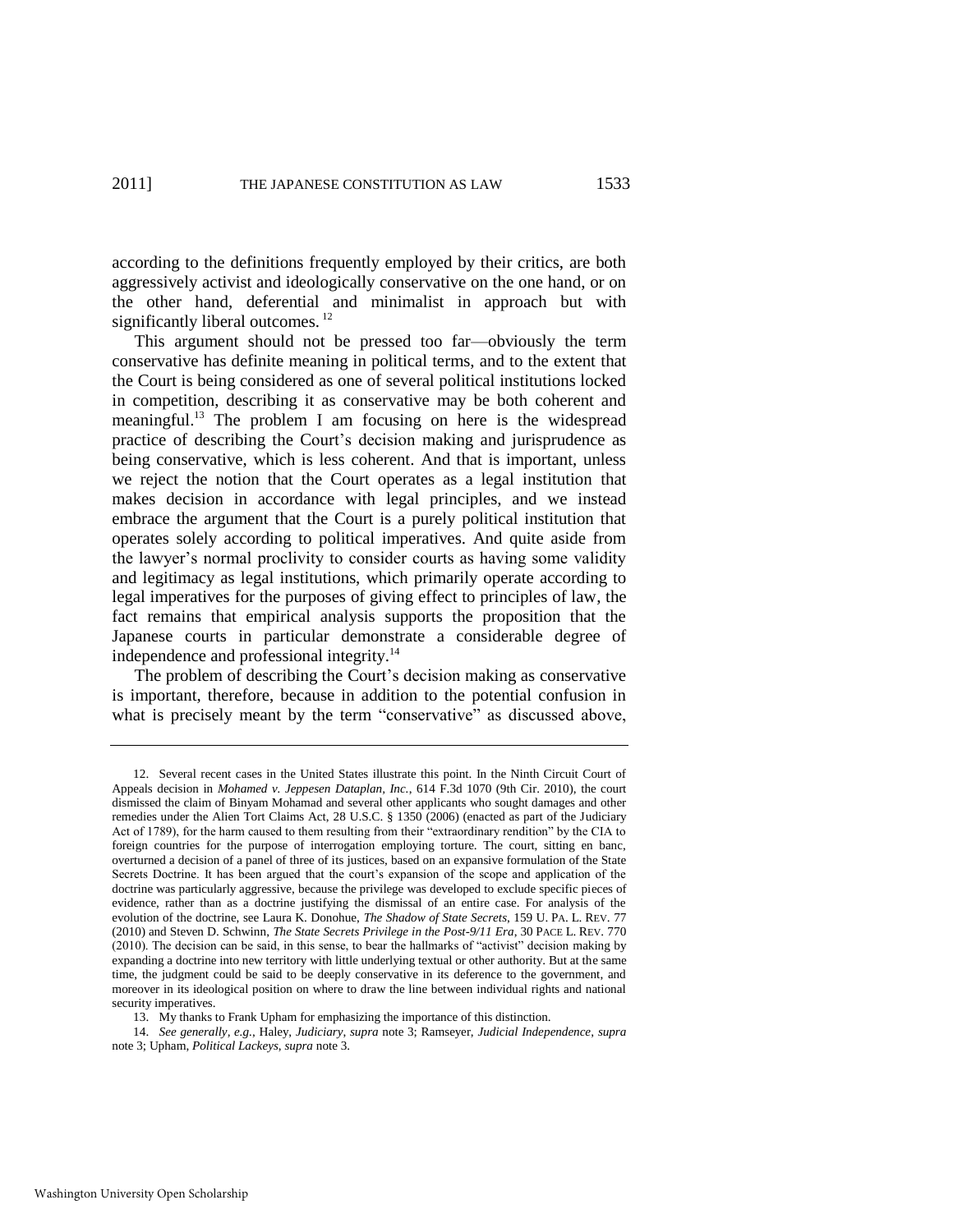there is the argument that the term does not have any real meaning as a tool for legal analysis. In this sense, the term "conservative" has no more meaning than "activist." To say that a court or a specific judge was activist or conservative in any particular decision is to really only suggest that one disagrees with the result, and moreover, that the judgment not only represents an obvious error but was essentially dishonest in some way. It implies that the judge or panel of judges ignored some plain meaning of the Constitution and reached a result with which the speaker profoundly disagrees for ideological reasons.<sup>15</sup> In the rhetoric of "judicial activism," this is framed in terms of the court having departed from the text and established meaning of the Constitution to impose its own philosophical values. In the discussion of "judicial conservatism," it is expressed as the Court's excessive deference to the political branches of government, abdication of judicial responsibility to enforce the constitutional rights and obligations, and, sometimes, the imposition of its own conservative ideological views in the process of denying the rights of others.

Kermit Roosevelt has argued in the American context that rather than engage in debate over judicial activism, it is more helpful and meaningful to discuss the legitimacy of a court's decision making.<sup>16</sup> The same argument can be applied to the issue of judicial conservatism. And in the context of Japan, analyzing the legitimacy of the Supreme Court's decisions and its decision-making process may lead to far more concrete criticism of the manner in which the judges of the Supreme Court understand the Constitution and develop doctrine for its enforcement. It is precisely in such an analysis that Matsui's central argument, that the Court fails to understand the Constitution as positive law that commands obedience and judicial enforcement, becomes so important.

In the final analysis, the accusation that the Supreme Court of Japan is excessively conservative is based in large measure on the Court's low rate of striking down laws and regulations as being constitutionally invalid. As Professor Haley points out in his Article for this conference, low rates of invalidating laws do not ultimately tell us very much<sup>17</sup>—they could merely mean that the Diet is better at drafting laws that comply with the Constitution than legislatures in other countries, and that the government is more compliant with the Constitution in its policy making. It is precisely because we think that many cases were in fact wrongly decided, and that

<sup>15.</sup> ROOSEVELT, *supra* not[e 6,](#page-3-0) at 39.

<sup>16.</sup> *See generally id.* at 1–64.

<sup>17.</sup> John O. Haley, *Constitutional Adjudication in Japan: Context, Structures, and Values*, 88 WASH. U. L. REV. 1467, 1467–68 (2011).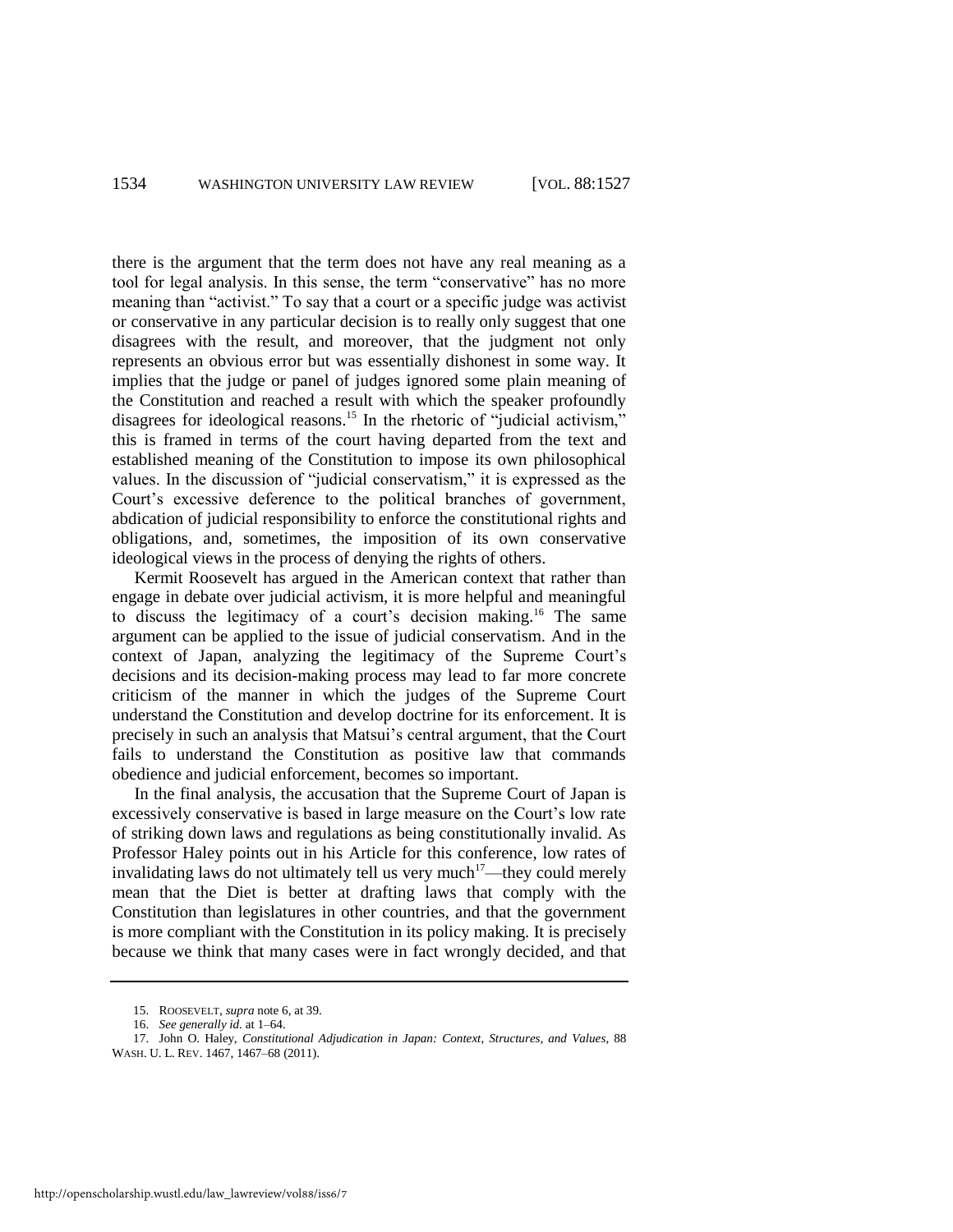the government has not been as compliant as the jurisprudence would suggest, that we think something is wrong. But demonstrating precisely how a significant number of decisions might be of doubtful legitimacy, and illustrating how the doctrine employed by the Court is inconsistent with well-established approaches to rights enforcement, may be a more meaningful criticism than simply arguing that the court is excessively conservative.

#### III. TWO APPROACHES TO ASSESSING LEGITIMACY

We turn next to the question of what exactly we mean by legitimacy and how one might assess the legitimacy of judicial decisions as an alternative to categorizing them as either too conservative or excessively activist. The idea is to analyze the decisions within the framework of accepted theories of rights, constitutional interpretation, and judicial review; to assess whether the reasons for the decision can be justified in terms of such theories; and to determine whether the ultimate conclusion falls within a reasonable range of possible decisions in the circumstances of the case.

What exactly is meant by the term "legitimacy," and how is it any more precise or substantive than either the activist or conservative labels? The key distinction is that the inquiry into legitimacy focuses on the nature of the decision-making process, assessing the analytical approach employed by the Court against a set of criteria that flow from well-established theoretical approaches to constitutional interpretation, rights, and judicial review. In contrast, arguments about activism and conservatism tend to concentrate on the results—whether the Court has upheld or struck down legislation—and the motivation or ideological agenda that is imputed to the judges on the basis of those results. While the rhetoric surrounding both judicial activism and conservatism tends to both assume and imply that there is one correct and clear answer to most constitutional questions, the idea of legitimacy is grounded in the notion that there is a range of possible reasonable decisions to complex constitutional questions, all of which may be legitimate, so long as the doctrine developed and the analytical approach used can be justified by reference to well established theory.<sup>18</sup>

Again, it is important to emphasize that the discussion of legitimacy here relates to the soundness of the decision-making process of the Court

<sup>18.</sup> *Id.* at 16, 20, 43–44.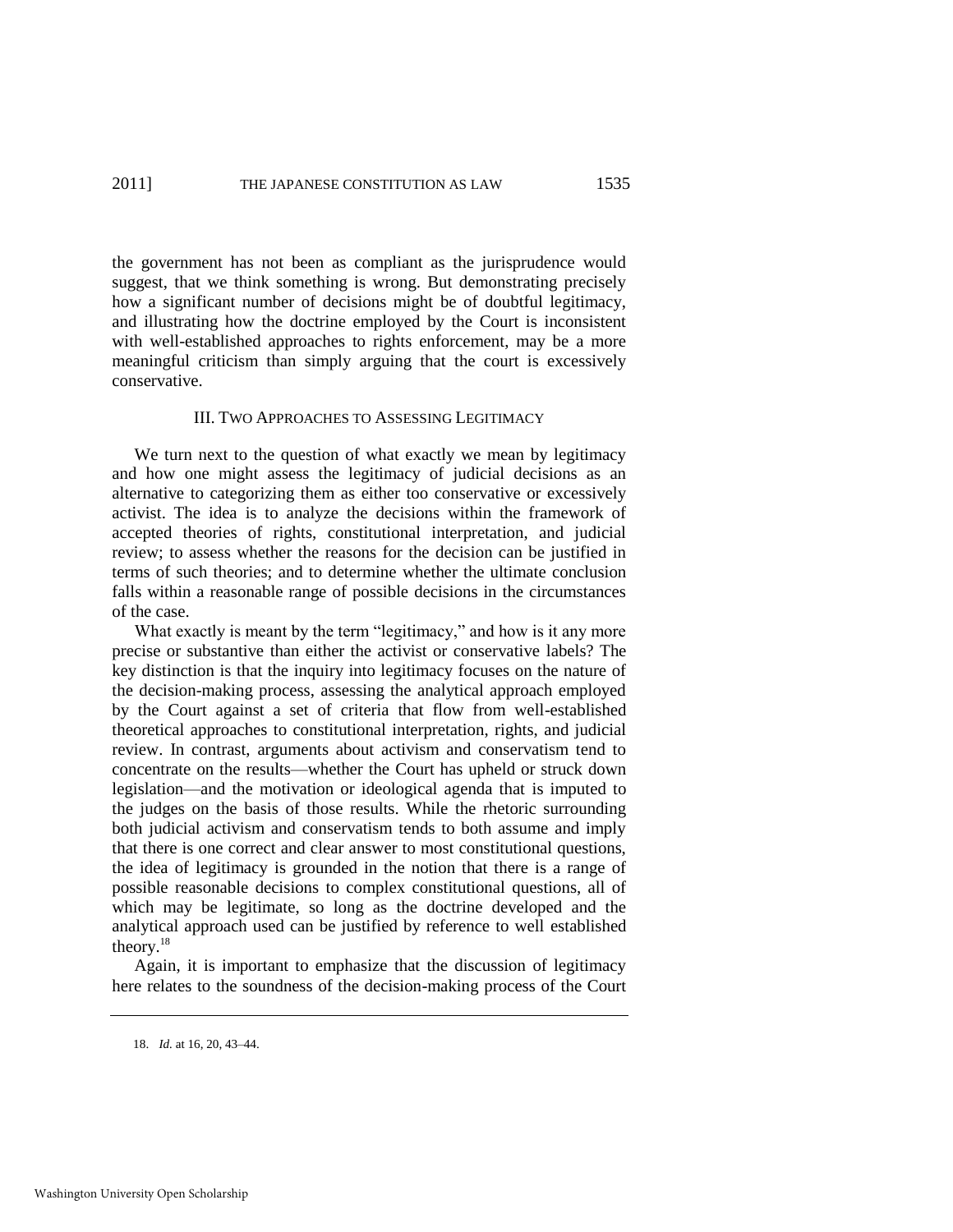in legal terms, rather than addressing the status or authority of the Court as a political actor—though, as I will return to below, these are not entirely unrelated factors. To the extent that the decision-making process is illegitimate in legal terms—and it is increasingly perceived to be so by lawyers, legal scholars, and even lower court judges—then the authority and power of the Court as a political institution is likely to suffer.

<span id="page-10-0"></span>There are, of course, several different and competing theories of constitutional interpretation and rights analysis, and which one in particular should be selected as the basis for assessing the legitimacy of the Court's decisions could itself be the subject of very heated debate.<sup>19</sup> But this short Article is intended to be merely the beginning of a discussion on the matter and so is not the place to canvass the field or explore that debate.<sup>20</sup> Instead, for purposes of illustrating how legitimacy might be assessed, I select here two very different approaches from among a handful of dominant contenders, being the proportionality principle approach, and the process theory approach to judicial review.<sup>21</sup> As I will illustrate in Part IV, some decisions of the Court will in any event fail the test under either of these approaches.

http://openscholarship.wustl.edu/law\_lawreview/vol88/iss6/7

<sup>19.</sup> Some of these relate more to constitutional interpretation than to theories of rights or the rationale for judicial review, though interpretation will obviously affect the approach to judicial review—but generally, I am referring here to the moral theory or substantive rights approach to interpretation and judicial review, which is most closely associated with Ronald Dworkin; the process theory of rights and judicial review advanced by John Hart Ely; the originalist approaches of constitutional interpretation, often associated with Robert Bork and Justice Antonin Scalia; and the theory of judicial review of constitutional rights encompassed in the proportionality principle model that is championed by David Beatty. *See* DAVID M. BEATTY, THE ULTIMATE RULE OF LAW (2004); RONALD DWORKIN, FREEDOM'S LAW: THE MORAL READING OF THE AMERICAN CONSTITUTION (1996); JOHN HART ELY, DEMOCRACY AND DISTRUST: A THEORY OF JUDICIAL REVIEW (1980); Robert H. Bork, *Neutral Principles and Some First Amendment Problems*, 47 IND. L.J. 1 (1971).

<sup>20.</sup> It should be acknowledged here that it is possible that any given decision may fall within this range of legitimacy when analyzed in accordance with one theory or analytical approach, but fail to do so under a competing approach. There are, without question, ongoing debates regarding these competing theoretical approaches, but this does not detract from the argument that in general terms, assessing the legitimacy of the reasons for judgment of a court according to some well-established theory is more meaningful and helpful than criticizing the final result as being either conservative or activist.

<sup>21.</sup> David Beatty, in a short review of several of these approaches, argues that the proportionality principle model is not only superior for a number of reasons, but is in fact the most widely applied in the constitutional courts of the democratic world. Process theory is primarily limited to the United States. *See* BEATTY, *supra* not[e 19,](#page-10-0) at ch. 1 for the comparative review, and ch. 5, for the argument advocating for the proportionality principle.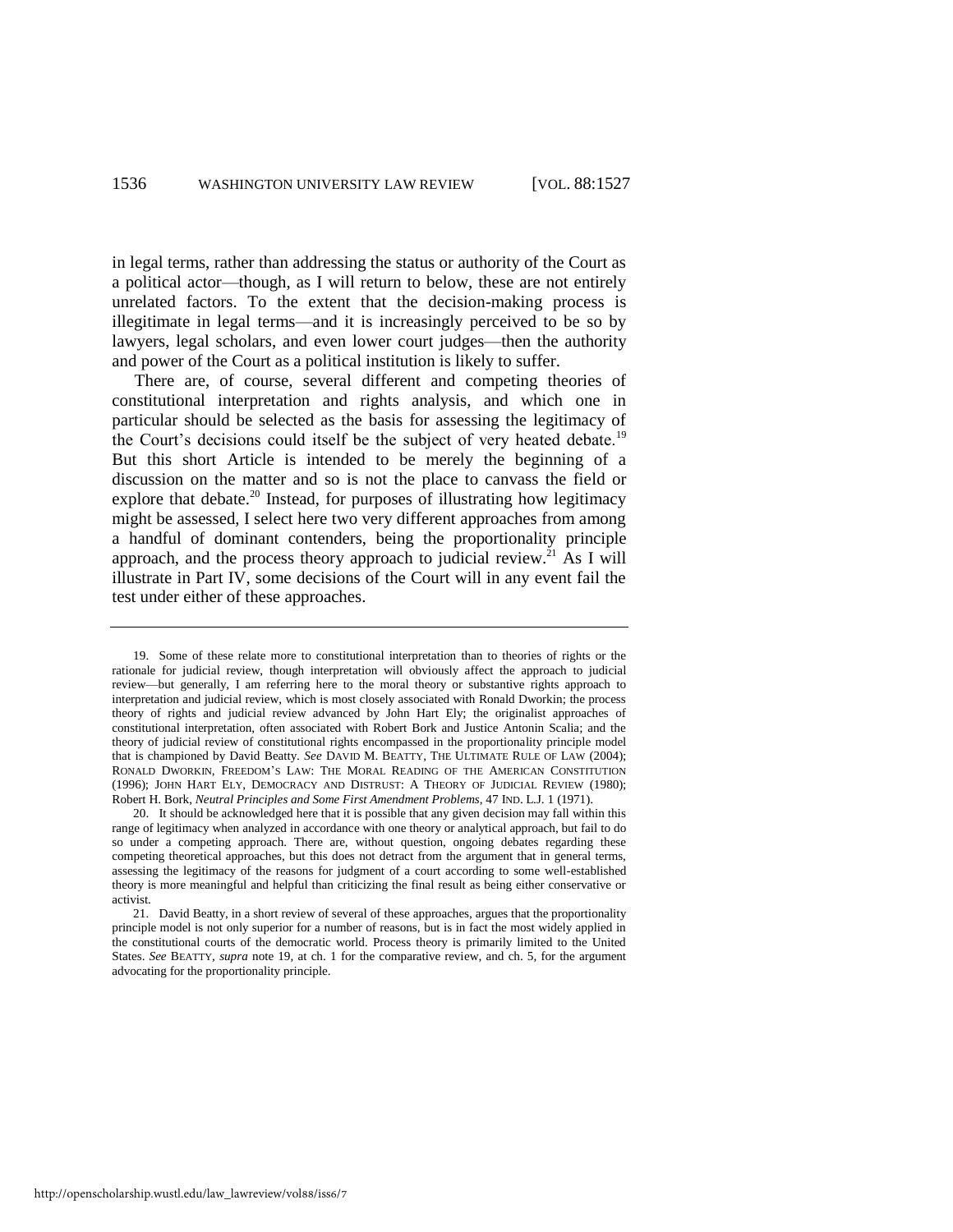#### *A. The Proportionality Principle Approach*

The first approach is based on the application of the proportionality principle in the judicial review of rights claims. David Beatty has argued that the employment of a proportionality analysis in the judicial review of fundamental constitutional rights is not only becoming universal in the jurisprudence of constitutional democracies, but is an essential component of a thick conception of the rule of law.<sup>22</sup>

The proportionality principle is the justification analysis employed by the court in determining whether a violation of a right may nonetheless be justified in terms that are consistent with the values of a free and democratic society, and will be easily recognized by most readers. In its general form, the proportionality model requires the court to make a careful evaluation of the relationship among: (i) the objective of the impugned government action; (ii) the means selected by the government to achieve that objective, in the form of a prescribed law; and (iii) the effects of such law, both in terms of the extent to which it may be expected to realize its stated objective, and the nature and extent of the harm it will inflict on the claimant class and the constitutional system itself. $^{23}$  The first branch of the analytical approach requires not only an assessment of the importance of the government objective but also its legitimacy, in terms that are consistent with the underlying values of democracy. In other words, the government must establish not only that the objective is compelling or significantly important, but also that it comports with the values and principles of a free and democratic society.

In the second element of the test, the government must prove that there is a rational connection between the impugned measures and their stated objective, such that it would be more likely than not that the selected means would indeed lead to a realization of the objective. Moreover, in assessing rationality, the test requires the court to determine whether the law in question is carefully tailored so as not to be over- or underinclusive, and whether there are alternative measures that could be adopted to achieve the same objective that would be less restrictive or harmful to the right in question (the so-called less restrictive alternative.)

The third element of the test is the analysis of the proportionality between the harm that is to be caused through the admitted violation of the right, and the benefit that is to be derived from achieving the important

<sup>22.</sup> *Id.*

<sup>23.</sup> *Id.* at 92–93, 98 (discussing the relationship to equality rights, which we will be examining in more detail below).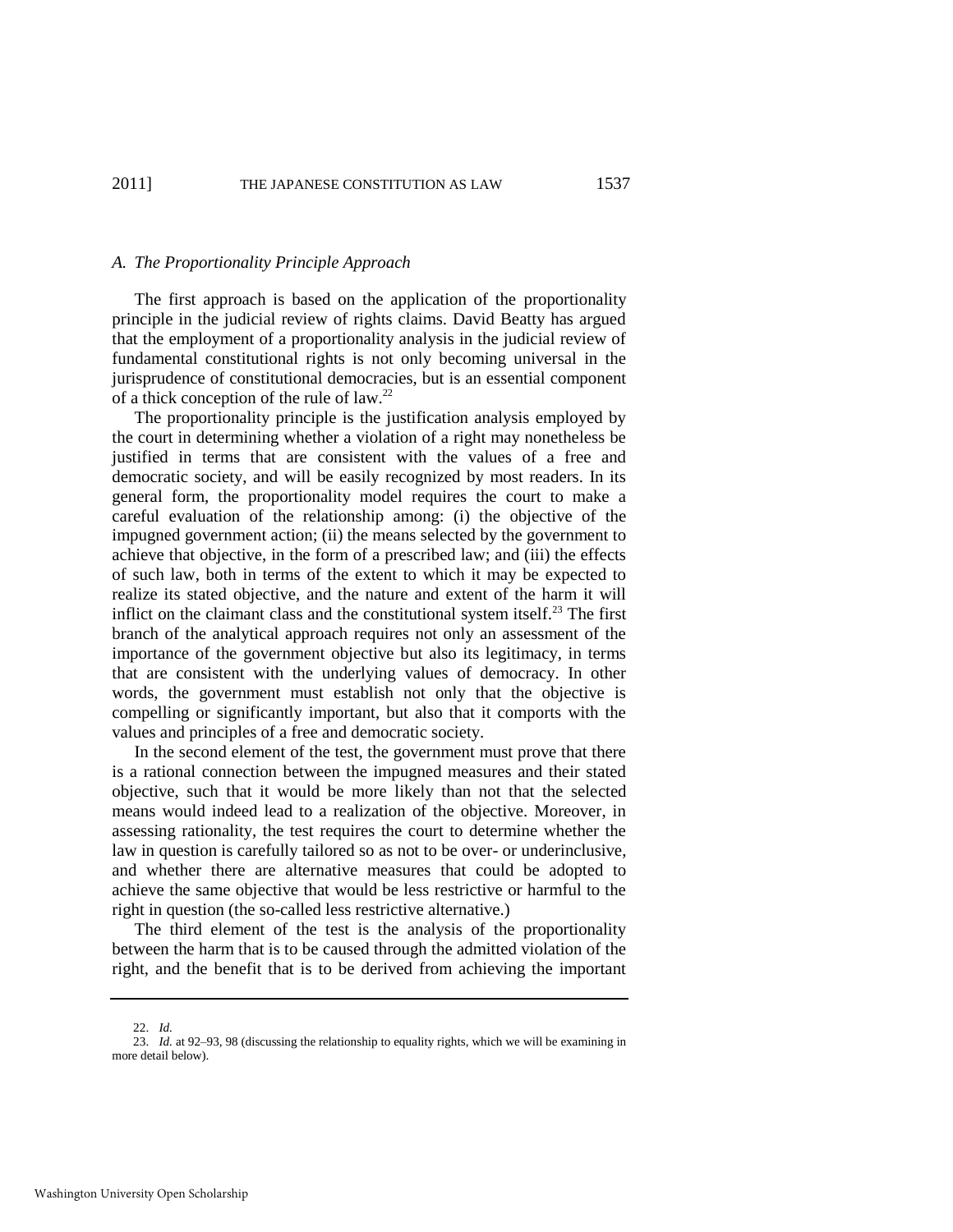governmental objective. The evaluation of both rationality and proportionality involves a detailed evidence-based inquiry into the facts, in which careful account is taken of the perspectives of both sides. The analysis of the effects on the claimant requires a meaningful examination of the precise manner in which the impugned law is said to violate the right in question and how the harm from that violation is experienced by the claimant. That in turn requires some understanding and appreciation of the substantive nature of the right itself and its philosophical foundations.<sup>24</sup> Only then can the court develop a meaningful understanding of the harm caused and the costs imposed by the violation for the purposes of considering whether it is proportionate to the putative benefits of achieving the objectives.

Moreover, the assessment of proportionality is not to be an exercise in crude balancing of costs to the individual claimant, or even class of claimants, against the expected benefits to the broader society, a calculus in which the individual right will always be trumped by majoritarian considerations.<sup>25</sup> In this respect, the proportionality model reflects the insight of Ronald Dworkin that if one is to take rights seriously, one has to recognize that the protection and enforcement of fundamental rights impose real costs upon society, but that those are costs that we ought to accept in a liberal constitutional democracy as being the necessary price of maintaining the very essence of our system of government.<sup>26</sup>

As mentioned earlier, the proportionality principle as it is employed by most courts assumes a substantive conception of rights.<sup>27</sup> Under this approach, when core individual constitutional rights are at issue, the

<sup>24.</sup> This point will be addressed in more detail below, but in the application of the strict scrutiny test by U.S. courts, this assertion is not always true.

<sup>25.</sup> On this point, see, in particular, RONALD DWORKIN, TAKING RIGHTS SERIOUSLY 198–204 (1977).

<sup>26.</sup> *Id.* at 204. It should be noted, however, that there are significant differences between the theory of judicial review advanced by Dworkin, what Beatty calls a "moral theory" of judicial review, and that of the proportionality principle model articulated by Beatty. *See* BEATTY, *supra* note [19,](#page-10-0) at 25–33, 173–74.

<sup>27.</sup> David Beatty does not make this point explicitly, and indeed he distinguishes the principle in some important respects from the moral theory of Dworkin. Nonetheless, in such courts as the Supreme Court of Canada, the Supreme Court of South Africa, and the European Court of Human Rights, to name just a few, the assessment of whether there has been a violation of a fundamental right that precedes the justification analysis provided by the proportionality principle is grounded in a substantive conception of rights. Indeed, the very nature of the analysis in applying the proportionality principle, and in particular the evidence-based consideration of the harm caused to the claimant by the violation, suggests very strongly that the principle itself assumes and is grounded in a substantive conception of rights. It is really only in the application of a variation of the principle in the U.S. Supreme Court's strict-scrutiny analysis that a substantive content-based understanding of the right in question is sometimes explicitly rejected in favor of a process theory conception of rights.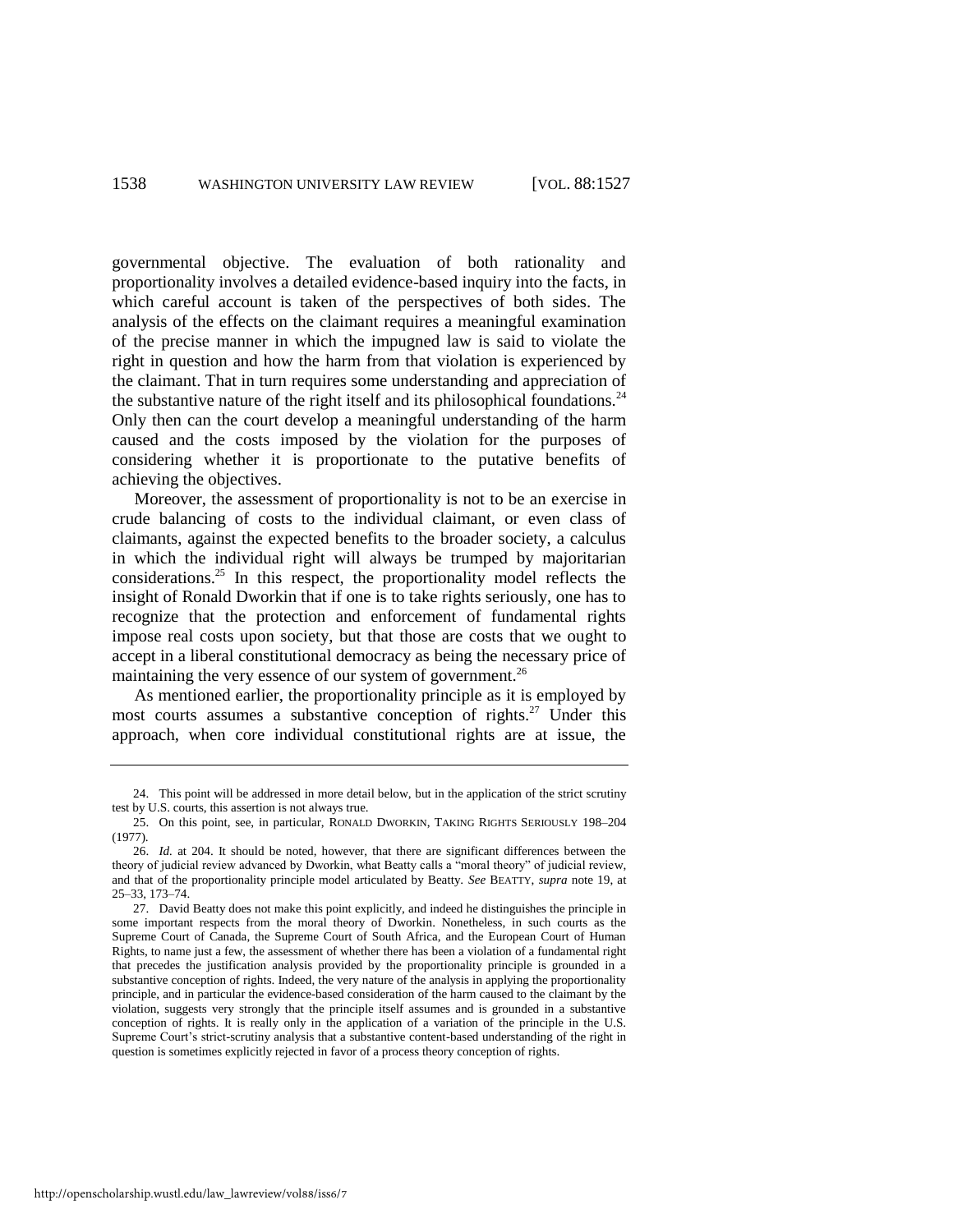determination of whether the violation of the right can be justified will be made with reference to the substantive content of the right or freedom given effect in the constitutional provision in question, specifically in the proportionality stage of the analysis. Thus, in applying the proportionality principle as a model for assessing the legitimacy of judicial decisions, one would look at the extent to which the court has sufficiently weighed the substance and importance of the right in question and assessed the nature and extent of the harm caused by the violation of the right, both in the initial inquiry into whether the impugned law has violated the right, and later in assessing the proportionality of benefits to be achieved against the harm caused by the impugned law.

This employment of a substantive conception of rights is potentially more controversial, at least in the United States, where there is greater debate over this issue in the competing theoretical justifications for judicial review and the most legitimate approach to constitutional interpretation.<sup>28</sup> But at a sufficient level of generality and abstraction, there is nonetheless considerable agreement regarding the philosophical foundations of the fundamental individual rights enshrined in constitutions. To argue otherwise is really to reject the very idea of a "thick" rule of law as being a fundamental component of constitutional democracy.<sup>29</sup> And while there may remain disagreements over the details, a doctrinal approach can be developed that nonetheless reflects a genuine effort to give effect to that broad understanding of the foundational constitutional values and core rights in a democracy. And as Beatty has argued, such a doctrine has developed in the form of the proportionality principle, which is increasingly reflected in the constitutional jurisprudence of liberal democracies all around the world.<sup>30</sup>

As Beatty's study illustrates, the proportionality model is found in the jurisprudence of the European Court of Human Rights; many of the constitutional courts or courts of final appeal in the countries of the European Union; the Supreme Courts of Canada, India, and Israel; the Constitutional Court of South Africa; as well as that of the Human Rights Committee and other international human rights bodies. It is, moreover,

<sup>28.</sup> For a good overview of the different approaches, see BEATTY, *supra* not[e 19,](#page-10-0) at 1–35.

<sup>29.</sup> David Dyzenhaus, *Law As Justification: Etienne Mureinik's Conception of Legal Culture*, 14 S. AFR. J. ON HUM. RTS. 11 (1998); David Dyzenhaus, Schmitt v. Dicey*: Are States of Emergency Inside or Outside the Legal Order?*, 27 CARDOZO L. REV. 2005 (2006). On the rule of law more generally, and the distinction between thick and thin conceptions of the rule of law, see BRIAN Z. TAMANAHA, ON THE RULE OF LAW: HISTORY, POLITICS, THEORY (2004), particularly chapters 7 and 8; and TOM BINGHAM, THE RULE OF LAW (2010).

<sup>30.</sup> *See* BEATTY, *supra* not[e 19,](#page-10-0) at 33–35; 171–76; and 182–88.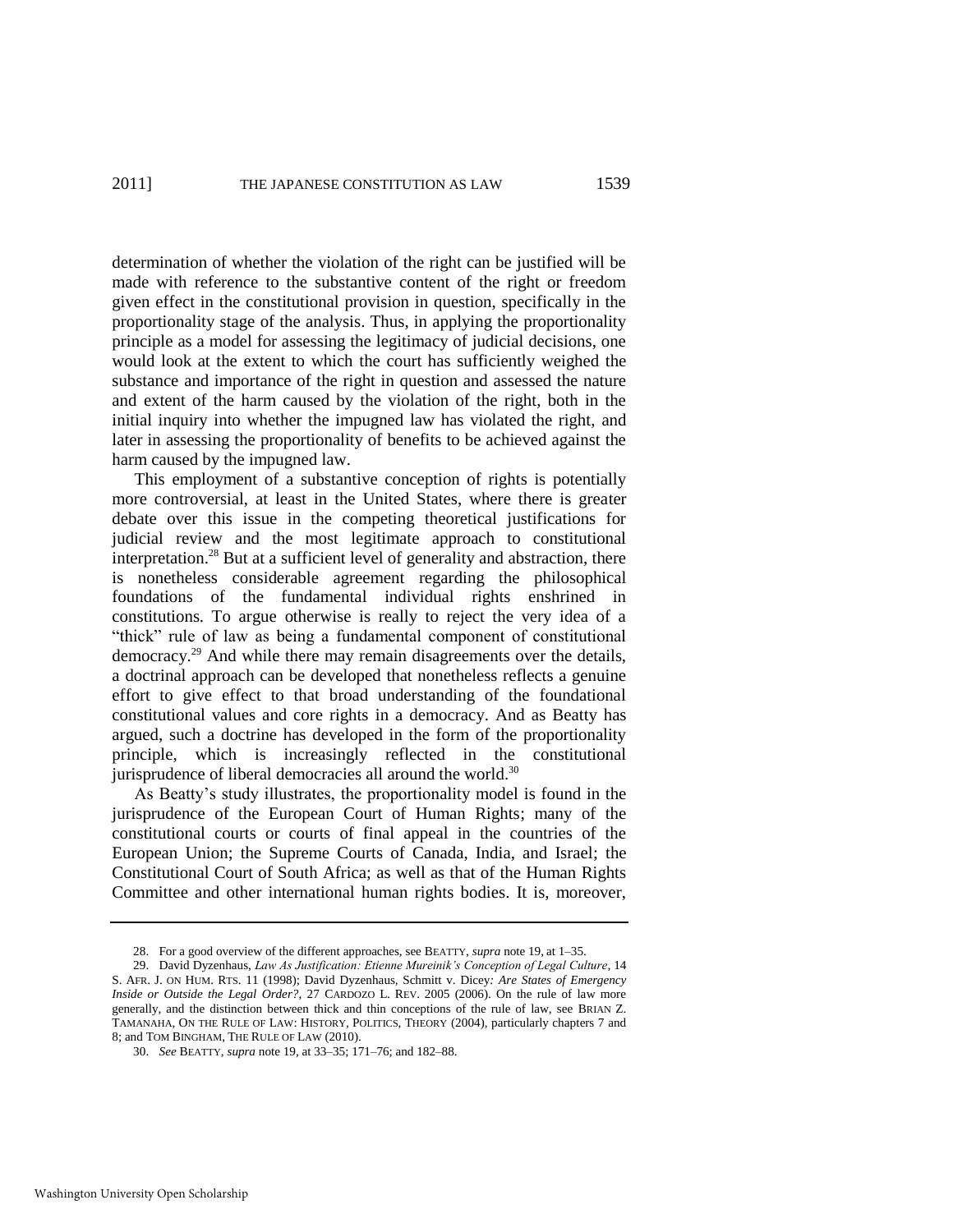notwithstanding the debate in the United States over substantive versus process theories of rights, reflected in the strict scrutiny test applied by the United States Supreme Court in fundamental rights cases. Beatty even argues that it is to be found in some of the decisions of the Supreme Court of Japan.<sup>31</sup>

I would suggest that the proportionality model provides a framework for assessing the legitimacy of court judgments regarding the enforcement of fundamental individual rights enshrined in most democratic constitutions, including that of Japan. Where the reasoning of a court in a particular decision departs markedly from the primary considerations in the proportionality model, or where the result cannot be reasonably explained in terms that are consistent with the considerations under the proportionality model, there is reason to doubt the legitimacy of the decision. Again, this does not presume that there is only one correct answer to a difficult constitutional question. There may be a range of conclusions that could all reasonably flow from a proper application of the proportionality model. But decisions falling outside of that spectrum will reflect a failure by the court to have sufficiently considered factors that are essential to enforcing fundamental constitutional rights. Such decisions will suggest that the court has failed to take the constitutional rights seriously. How this might be so is perhaps best illustrated through an examination of a concrete example, to which we will turn in the next Part. First, however, we look at the alternative of a process theory approach to legitimacy.

# *B. A Process Theory Approach*

The basic argument that it is more meaningful and helpful to assess the legitimacy of judicial decision making rather than characterize courts as activist (or conservative) based on the conclusions they reach, is drawn from a book by Kermit Roosevelt, a constitutional scholar at the University of Pennsylvania. But in contrast to the proportionality principle approach to assessing legitimacy, which as we have seen, generally assumes a substantive conception of rights, Roosevelt employs a process theory approach to the assessment of legitimacy. This should appeal to Professor Matsui, who is himself a process theory scholar.<sup>32</sup> Process

<sup>31.</sup> *Id.* at 68–71, 162 (relying, however, on cases involving freedom of religion).

<sup>32.</sup> Professor Matsui studied under John Hart Ely at Yale when doing his doctorate. For more on process theory itself, see ELY, *supra* note [19;](#page-10-0) for Matsui's own approach to constitutional law, see MATSUI, KENPŌ*, supra* note [10.](#page-6-0)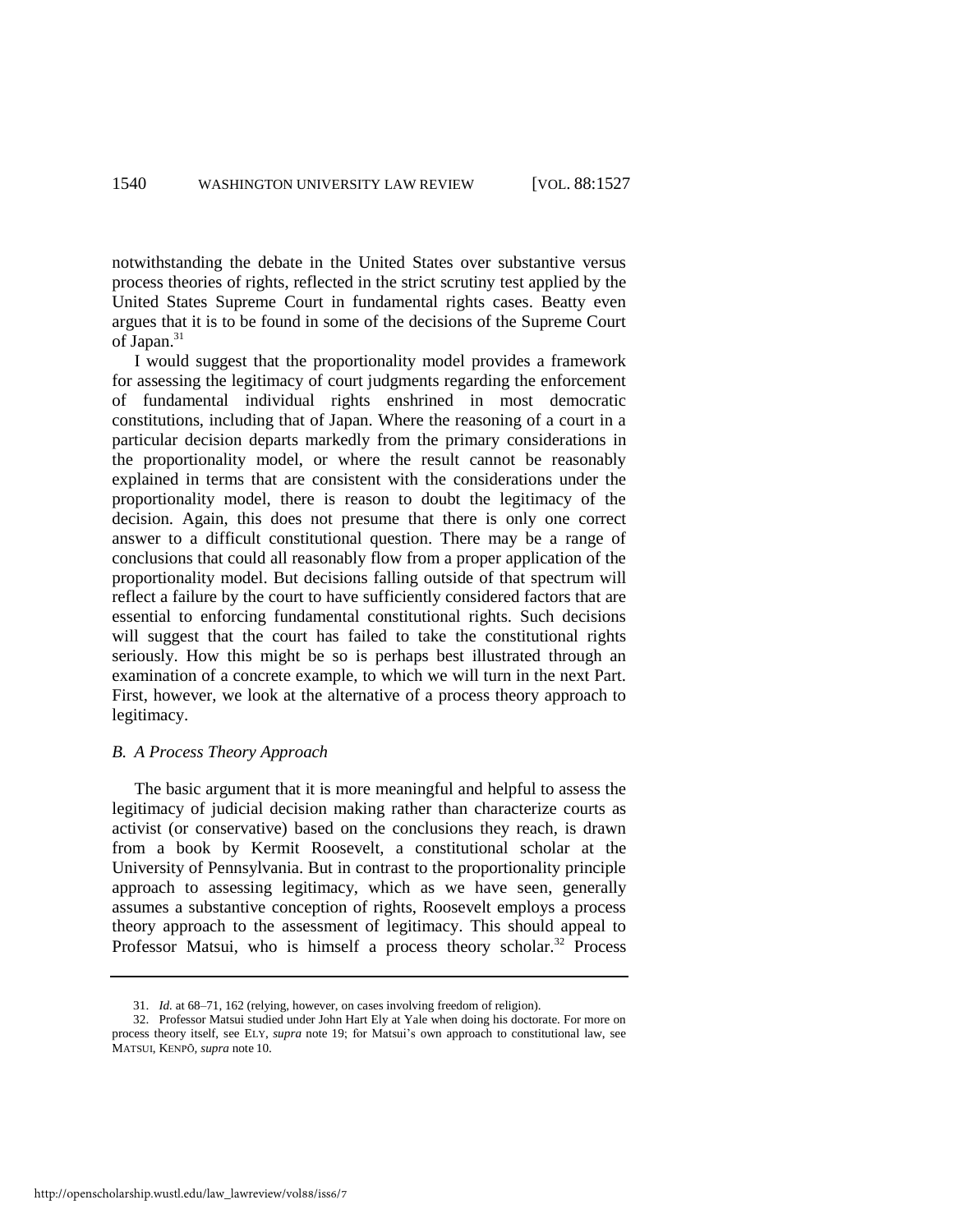theory, as initially elaborated by John Hart Ely, suggests that the courts' approach to judicial review of constitutional rights cases ought not to be based on any substantive theory of the rights in question, or analysis of the substantive content of such rights. Rather the examination should be grounded in theories of democracy and separation of powers, and the extent to which the claimant class can assert its rights and claims through other avenues in the democratic process.<sup>33</sup> According to Roosevelt, in his application of this approach, the issue of legitimacy is fundamentally a question of whether the court's judgment falls within an appropriate range of deference to the other branches of government. Thus, to determine whether the level of deference reflected in a judgment is appropriate or falls within the acceptable range, in the particular circumstances of the case and with respect to the specific constitutional questions in issue, one analyzes the decision within the framework of a number of criteria.<sup>34</sup>

These factors are typical of a process theory understanding of rights enforcement, in that they make little reference to any philosophical explanation of the particular right in question. It is about the democratic process rather than the substantive content of particular rights. The first factor would be the relative institutional competencies implicated by the right in question and the issues in the case at hand. The theory suggests that the doctrine employed by the court should be more deferential where the question is one of assessing and balancing the societal costs and benefits of broad policy, or where the policy involves non-legal specialized expertise, but less deferential the more narrowly targeted the law and the less general the putative benefit will be, or where the issue is either more purely legal or more general in nature—the underlying assumption being that the political branches are likely more competent than courts at both aggregating the diverse and complex empirical data required for either broad societal or specialized non-legal analysis, and are likely better equipped to conduct the broad policy analysis itself.

The second factor, the "lessons of history," would require a consideration of past inequities or failures of the political branches with respect to the issue and the claimant class in question. Thus, this factor would suggest a less deferential doctrine where the class of claimants has been the subject of legislative neglect or inequity in the past. This is reflected in the United States, where distinctions based on race are treated by the courts with the highest suspicion, in recognition of the history of

<sup>33.</sup> *See generally* ELY, *supra* not[e 19.](#page-10-0)

<sup>34.</sup> *See* ROOSEVELT, *supra* not[e 6,](#page-3-0) at 43–44.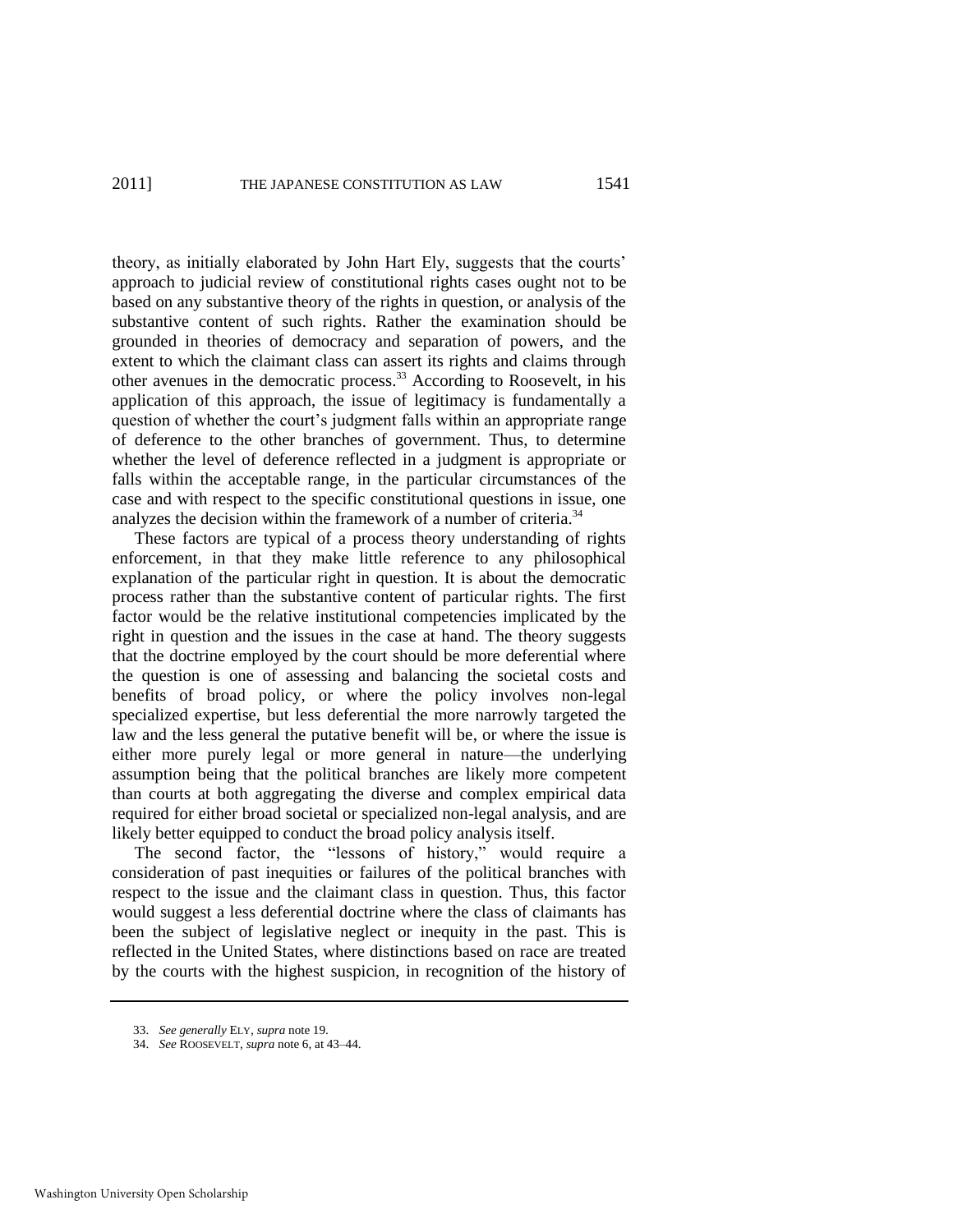systemic race-based discrimination. Similarly, the third factor, the "defects" of democracy,‖ is a classic process theory analysis of whether the class of rights claimants have adequate access to the levers of power within the democratic process or, conversely, represent a minority that is marginalized or disenfranchised within the democratic process and thus requires judicial protection.<sup>35</sup> This is why, so the argument goes, discrimination against women in the United States is only subject to intermediate scrutiny (a less rigorous justification analysis than strict scrutiny), since women constitute a slim majority in the society and thus are arguably better positioned to assert their rights through the democratic process than a minority that comprises less than fifteen percent of the population.

The fourth factor, the "costs of error," would assess how the costs of the court making a mistake in its judgment on the rights issue in question will manifest themselves depending on the level of deference selected. In addition to actually examining the relative direct cost of erring on one side or the other, this factor calls for consideration of the fact that if the highest court strikes down a law in error, that decision cannot be easily overturned. Conversely, the mistaken upholding of a law may be more easily corrected by the legislature in the future, so long as the defects of democracy and lessons of history do not suggest that the legislature is unlikely to do so.

Finally, the last factor, "rules vs. standards," involves the question of whether the doctrine employed by the court in the case in question involved the use of rules or standards, and an assessment of which would be preferable in the context of the issues implicated.<sup>36</sup> The suggestion is that in the development of doctrine to deal with certain kinds of rights, standards that allow for greater judicial discretion and flexibility in interpretation and application will be preferable to bright-line rules, which might constrain courts in unintended ways in the future. The argument is that in assessing the legitimacy of a court's decision, the doctrine developed or employed and the way in which that doctrine is applied in the court's reasoning can be analyzed to assess whether it reflects a reasonable level of deference in light of the application of the other four factors.

35. *Id.* at 22–36.

<sup>36.</sup> *Id.*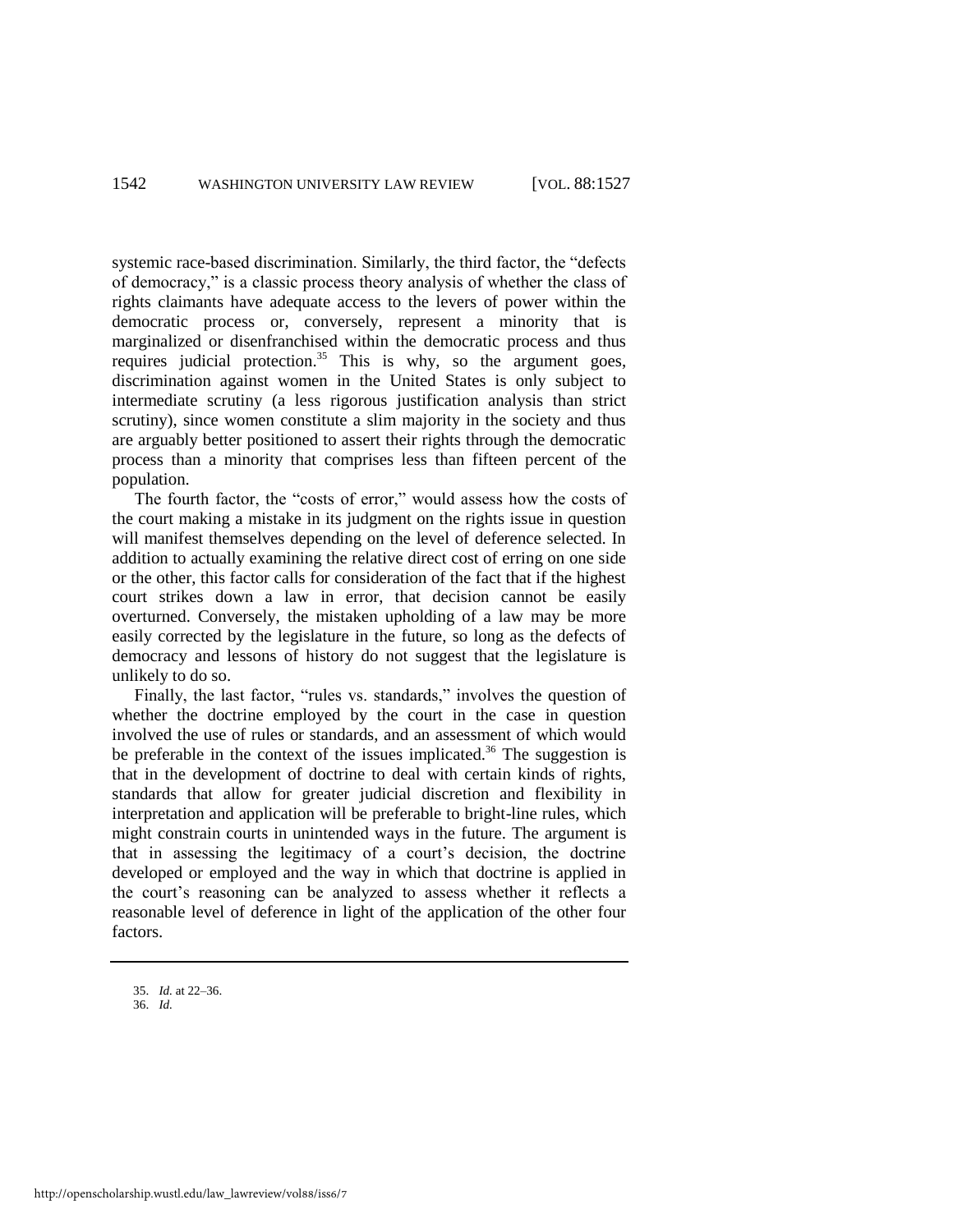#### IV. THE LEGITIMACY OF JAPAN'S SUPREME COURT DECISIONS

This short response paper is not, of course, the place to begin a comprehensive analysis of the constitutional jurisprudence of the Supreme Court of Japan for the purposes of determining its legitimacy. But an illustration of how a particular decision might be assessed for legitimacy, with an explanation of how the judgment's reasoning may be flawed, may help start a discussion along those lines. A brief examination of one important and relatively recent case is provided here, and it will be suggested that the judgment illustrates the kind of Supreme Court decision that is of very doubtful legitimacy, whether analyzed from the perspective of either the proportionality principle model or the process theory approach.

# *A. The* Tokyo Metropolitan Government *Case Examined*

<span id="page-17-0"></span>The *Tokyo Metropolitan Government* case of January 26, 2005,<sup>37</sup> involved the claims of discrimination asserted by a Japanese-born Korean woman, a permanent resident of Japan, who was a local public employee within the Tokyo Metropolitan Government.<sup>38</sup> Although she was a Korean national, her mother was Japanese, and like most second- and thirdgeneration Koreans in Japan, she had "special permanent resident" status. This meant that she enjoyed certain privileges above and beyond other foreign residents, even those with permanent resident status.<sup>39</sup> She was a health-care professional already employed by the Tokyo government, and

<sup>37.</sup> This examination draws in part from my analysis of the case in a different Article. See Martin, *Glimmers of Hope*, *supra* note [8.](#page-4-0) 

<sup>38.</sup> There are over 600,000 Koreans in Japan, many of whom are descendants of Koreans who were forcibly brought to Japan during the period of Japan's colonial control of the Korean peninsula. KOREAN OVERSEAS INFO. SERVICE, KOREA-JAPAN WORKING SUMMIT IN SEOUL 3 (2006). There is considerable literature on the discriminatory treatment of Koreans in Japan. *See, e.g.*, CHANGSOO LEE & GEORGE DE VOS, KOREANS IN JAPAN: ETHNIC CONFLICT AND ACCOMMODATION (1981); ONUMA YASUAKI, ZAINICHI KANKOKU-CHŌSENJIN NO KOKUSEKI TO JINKEN [THE NATIONALITY AND HUMAN RIGHTS OF KOREANS IN JAPAN] (2004) [hereinafter ONUMA, ZAINICHI KANKOKU-CHŌSENJIN]; Yasuaki Onuma, *Interplay Between Human Rights Activities and Legal Standards of Human Rights: A Case Study on the Korean Minority in Japan*, 25 CORNELL INT'L L.J. 515 (1992) [hereinafter Onuma, *A Case Study on the Korean Minority*].

<sup>39.</sup> Special Permanent Resident Status, or *Tokubetsu Eijuken*, is reserved for Korean and Taiwanese nationals who were Japanese nationals in 1946, or their descendents. With the signing of the San Francisco Treaty in 1946, former Taiwanese and Korean nationals who then had Japanese citizenship were stripped of their Japanese nationality. They were extended a special status, with unique rights relating to re-entry and deportation in particular, in 1965 and with periodic amendments to the immigration laws thereafter. *See* TETSUKA KAZUAKI, GAIKOKUJIN TO HŌ [FOREIGNERS AND THE LAW] 61–62, 81 (2005).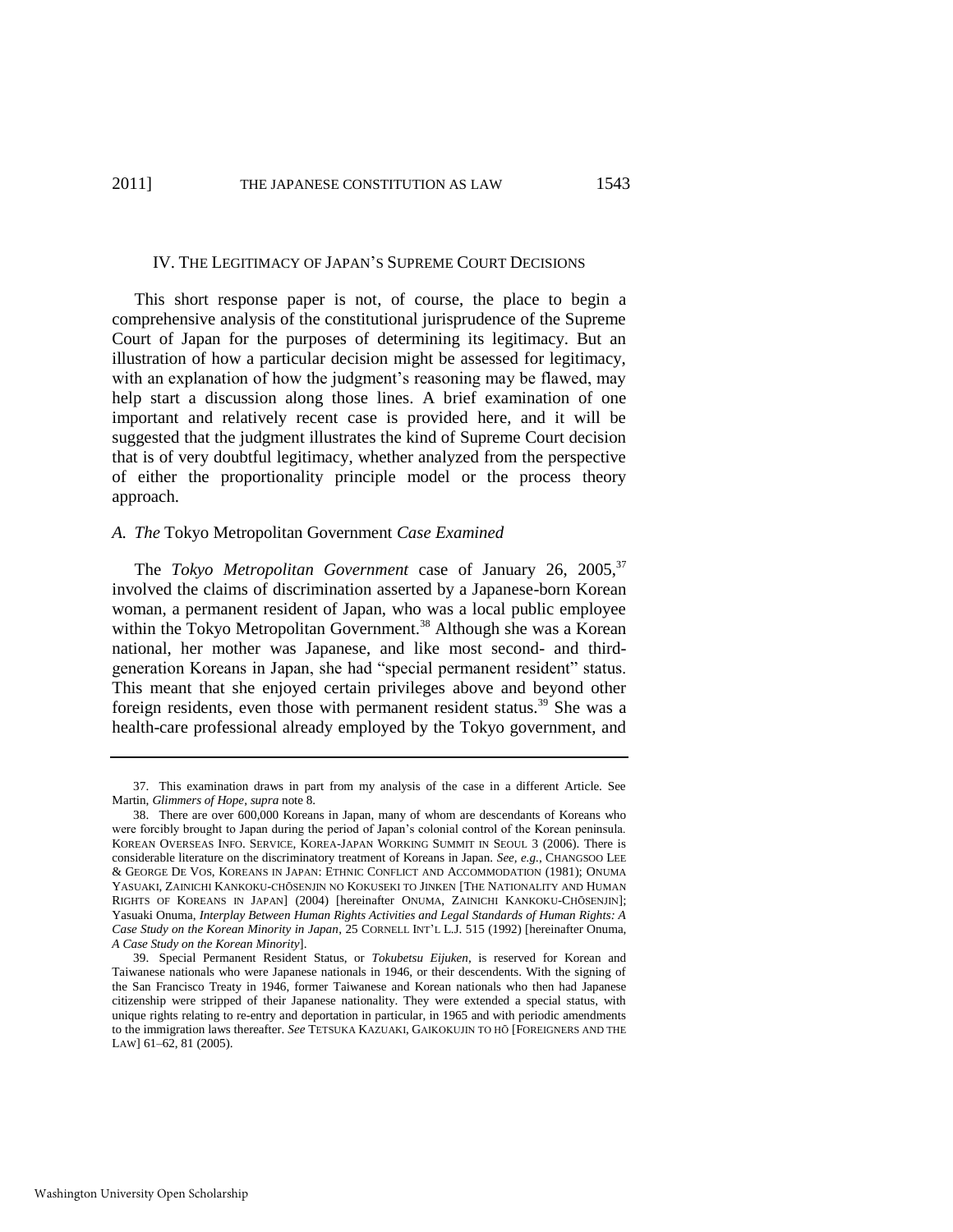she sought to take the exams that qualified employees for promotion to managerial level. She was twice denied on the grounds that only Japanese nationals were entitled to take the exams (the first time she was denied there was no formally promulgated policy, but merely an informal unwritten practice; by the following year, when she was again denied, the policy had been formalized, but still not in the form of a law or regulation).<sup>40</sup> She sued the Tokyo government for violation of, among other things, Article 3 of the *Labour Standards Law* and Article 14 of the Constitution.

Article 14(1) of the Constitution provides for the right to be treated as an equal and not to be discriminated against, specifically providing that: ―All of the people are equal under the law and there shall be no discrimination in political, economic or social relations because of race, creed, sex, social status or family origin."<sup>41</sup>

The phrase "all of the people" is the accepted translation of *subete kokumin* in the context of Article 14, and it has been interpreted to include foreigners.<sup>42</sup> The Supreme Court has developed an extremely relaxed doctrine for assessing whether discrimination by the government can be justified, which is commonly called the "unreasonable discrimination test.<sup> $143$ </sup> The approach is essentially to skip any inquiry into the nature of the discrimination itself, or how precisely the impugned law violates the right, with reference to the prohibited grounds and the protected relations in the provision. There is no evidence-based examination of the nature of the harm that it has caused to the claimant. Rather, the inquiry moves directly to a justification analysis, or more specifically, whether the discrimination is "reasonable." The Supreme Court established in the first equality cases that, notwithstanding the unqualified language of Article 14, only discrimination that was "unreasonable" or that lacked "rationality"

<sup>40.</sup> As will be discussed more fully below, the "policy" was never actually promulgated by ordinance or regulation duly passed by the Tokyo government, and, not having been prescribed by law, one would expect such a "policy" to be shown very little deference in the justification analysis.

<sup>41.</sup> NIHONKOKU KENPŌ [KENPŌ] [CONSTITUTION], art. 14, para. 1 (official translation from the Government Printing Office, available on the National Diet Library website at http://www.ndl.go.jp/ constitution/e/etc/c01.html#s2).

<sup>42.</sup> Saikō Saibansho [Sup. Ct.] Nov. 18, 1964, 18 SAIKŌ SAIBANSHO KEIJI HANREISHŪ [KEISHŪ] 9, 579. *Subete kokumin* would normally be translated as "all nationals," and indeed there was considerable conflict between the American drafters and representatives of the Japanese government over the use of this language in the revision and translation process during the drafting of the Constitution. *See* MOORE, PARTNERS, *supra* note [1,](#page-1-2) at 130–31. Nonetheless, the Supreme Court of Japan decided in the 1964 case that it included foreigners, and the accepted translation is "all of the people.'

<sup>43.</sup> *See* Martin, *Glimmers of Hope*, *supra* note [8,](#page-4-0) at 199–205 (providing an analysis of the doctrine and its development).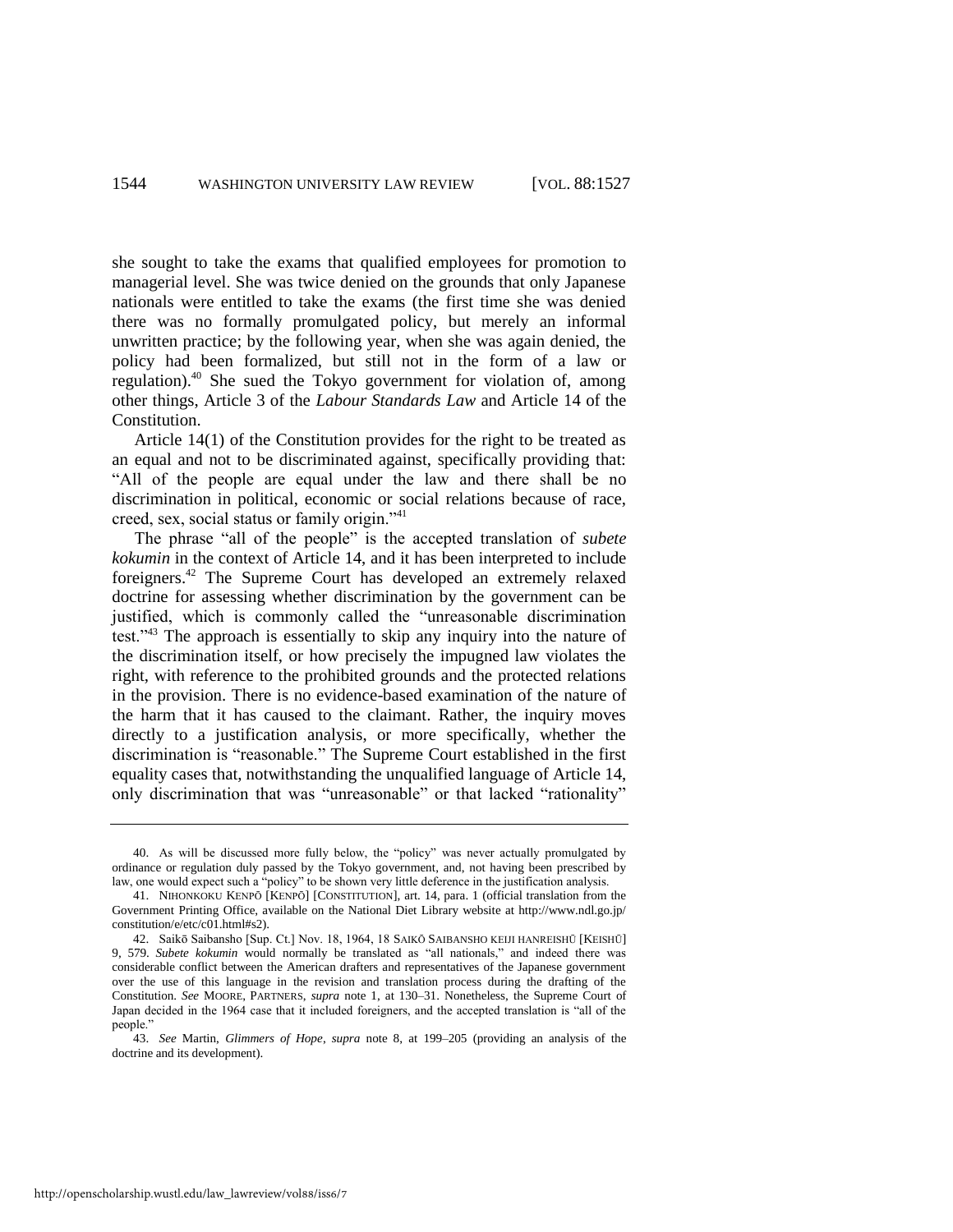<span id="page-19-0"></span>(*gorisei*, which can be translated as either "reasonableness" "rationality") was prohibited by the Constitution.<sup>44</sup> Assessing the "reasonableness" of any particular discriminatory law involves an assessment of whether there is a rational connection between the government objective and the means adopted for its achievement, without any inquiry into the relative importance of the objective itself, or whether the objective is consistent with the other constitutional values or indeed any of the norms and values of a democratic society.<sup>45</sup> It is an assessment of the logic of the internal relationship between end and means, without any reference to external criteria whatsoever.

In the *Tokyo Metropolitan Government* case, the Tokyo High Court departed from this relaxed doctrine. It granted the applicant partial relief on the grounds that she enjoyed the protection of Article 14, that the policy of the Tokyo government was discriminatory in the context of economic relations and on the basis of social status, and that the impugned policy was overly broad and not the least restrictive means of achieving its stated objectives.<sup>46</sup> The Supreme Court, however, granted the appeal and overturned the decision of the Tokyo High Court, thereby upholding the constitutionality of the policy of the Tokyo Metropolitan Government. The result in and of itself might be seen by some as conservative, in that it was deferential to a government—albeit a prefectural government rather than the federal government—and ideologically it would seem to have reflected a very thin conception of individual rights protection. But it is through an examination of the reasoning of the Court that we can assess the extent to which the judgment falls within the range of legitimate decisions in the context of the issues and circumstances of the case. We may also find direct evidence of the judges declining to take seriously the provisions of the Constitution as positive law requiring enforcement. We will begin by examining the case through the lens of the proportionality principle, following which we will assess it against the factors of legitimacy in the process theory approach.

<sup>44.</sup> *See, e.g.*, Saikō Saibansho [Sup. Ct.] Apr. l4, 1973, 27 SAIKŌ SAIBANSHO KEIJI HANREISHŪ [KEISUHŪ] 3, 265 (the *Patricide* case) *translated in* LAWRENCE W. BEER & HIROSHI ITOH, THE CONSTITUTIONAL CASE LAW OF JAPAN, 1970 THROUGH 1990, at 146 (1996). For a discussion of the test, see ASHIBE, KENPŌ [CONSTITUTIONAL LAW], *supra* not[e 10,](#page-6-0) at 125–27.

<sup>45.</sup> ASHIBE, KENPŌ [CONSTITUTIONAL LAW], *supra* not[e 10,](#page-6-0) at 125–27.

<sup>46.</sup> Kōtō Saibansho [Tokyo High Ct.] Nov. 26, 1997, 1639 TŌKYŌ KŌTŌ SAIBANSHO HANKETSU JIHŌ [KEIJI] 30.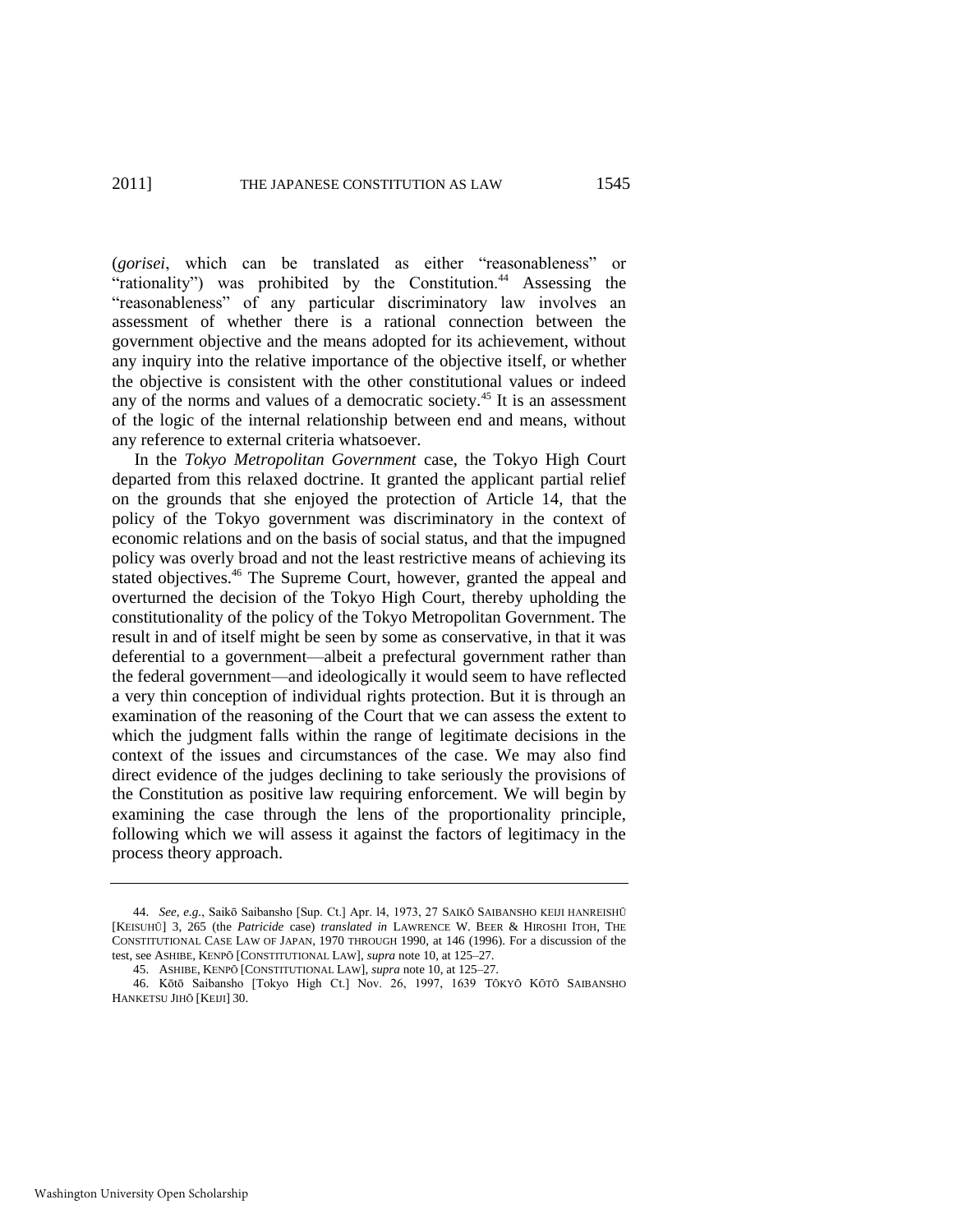#### *B. Legitimacy of the Judgment—The Proportionality Principle Approach*

It is apparent from the reasons of the Supreme Court that the Tokyo Metropolitan Government had argued that the discriminatory policy was necessary to maintain the integrity and functioning of its so-called "integrated management appointment system."<sup>47</sup> Under this horizontally integrated system, all employees who were promoted above a certain managerial rank would become theoretically eligible for all of the senior managerial positions throughout the government apparatus. Only a few of these managerial positions involved the exercise of what was called "public authority," but the Supreme Court accepted the argument that, in its current structure, the system operated such that anyone promoted to this managerial level would also be eligible to work in one of the few posts involving the exercise of such "public authority."

The term "public authority" had precise legal significance, flowing from Article 15 of the Constitution. Article 15 provides for the rights of suffrage and sovereignty of the people, and the Court reaffirmed prior interpretations of the provision as meaning that only Japanese nationals could hold office as local government employees with "public authority." Therefore, because the integrated management system operated in such a way that all managers above a certain rank were eligible for positions that exercised public authority, and given the necessity of restricting employees with public authority to Japanese nationals, the Court held that the Tokyo government's policy of excluding all foreign nationals from promotion to managerial status was reasonable.<sup>48</sup> This applied to the case of the applicant too, even though she had sought to take specialized exams related only to her health profession and was seeking to work in a specific area that did not exercise such "public authority." Indeed, only a small percentage of all the management positions involved the exercise of public authority.

The Article 15 sovereignty argument is highly questionable, but is beside the point for our purposes.<sup>49</sup> Assuming it to be correct, the

<sup>47.</sup> Saikō Saibansho [Sup. Ct.] Jan. 26, 2005, 59 SAIKŌ SAIBANSHO MINJI HANREISHŪ [MINSHŪ] 1, plurality opinion, at sec. 4.

<sup>48.</sup> *Id.* at sec. 4.

<sup>49.</sup> Article 15 provides:

The people have the inalienable right to choose their public officials and to dismiss them. (2) All public officials are servants of the whole community and not of any group thereof. (3) Universal adult suffrage is guaranteed with regard to election of public officials. (4) In all elections, secrecy of the ballot shall not be violated. A voter shall not be answerable, publicly or privately, for the choice he has made.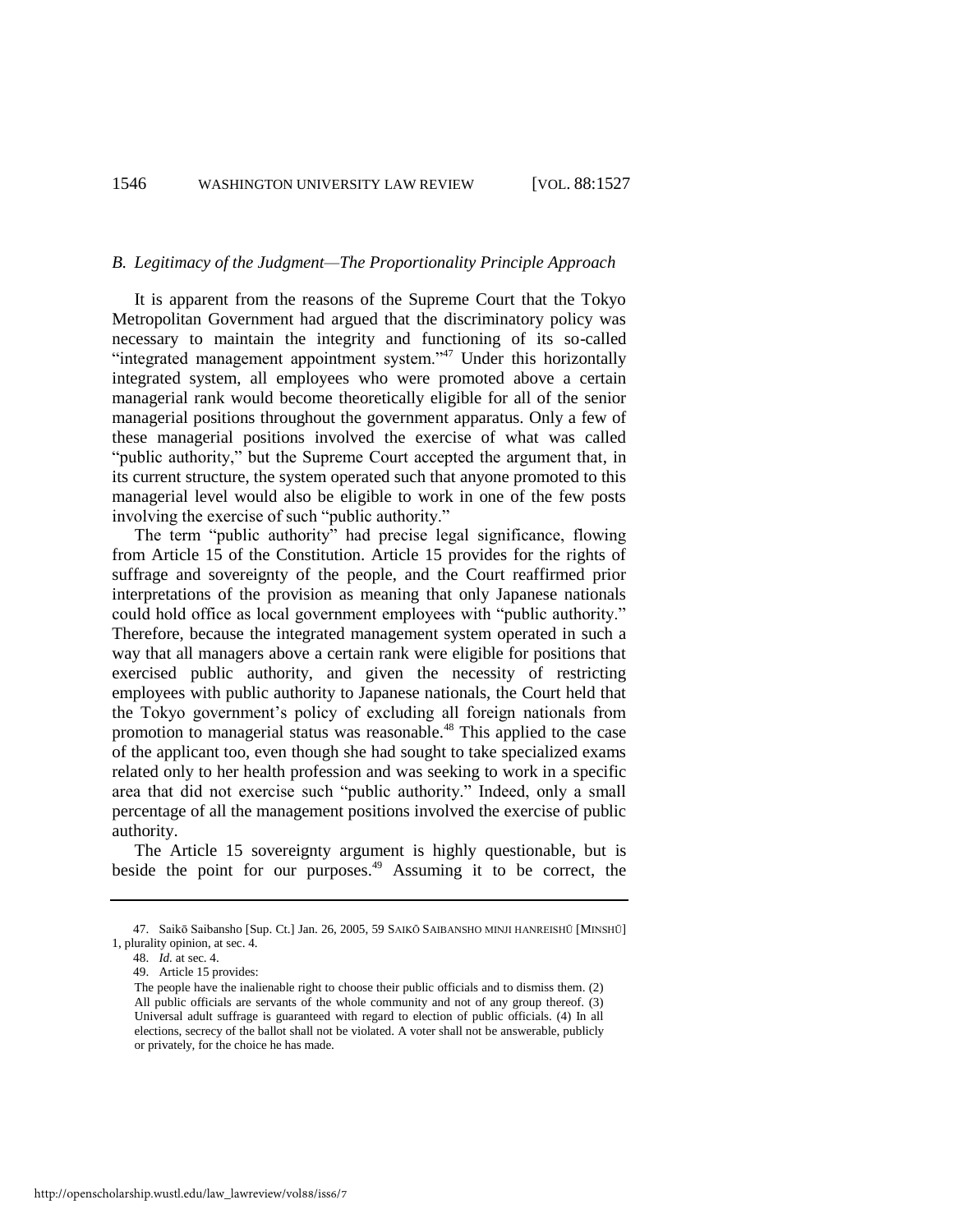reasoning of the court in finding that the Tokyo government policy was "reasonable" still reflects the acute weakness of the unreasonable discrimination test as a means of giving effect to the right to equality. The *ratio* of the case may be found in paragraph 4(2) of the majority opinion, in which the Court held:

It follows that where an ordinary local public body establishes such an integrated management appointment system and then takes a measure to allow only Japanese employees to be promoted to managerial posts, the ordinary local public body is deemed to distinguish between employees who are Japanese nationals and those who are foreign residents based on reasonable grounds, so it is appropriate to construe such measure not to be a violation of Article 3 of the Labor Standards Law or Article 14, Para. 1 of the Constitution.<sup>50</sup>

The Court merely accepted that it is within the discretion of a local public body (that is a municipal or prefectural government) "to establish, based on its own judgment, an integrated management appointment system,"<sup>51</sup> and its objectives required no further justification. There was thus no inquiry into the importance of having such a comprehensive system or what pressing interest was served by having everyone promoted to management level be eligible for later appointment to positions of "public" authority." Indeed, the policy objective was never clearly articulated by the Court, far less its importance or the benefits of achieving it. There was no analysis as to whether or precisely how the policy of limiting promotion to Japanese nationals, or the feature of making all managers eligible for positions with "public authority," was rationally connected to the policy objective, even though this was the one element of the unreasonable discrimination test that the court was required to explore. There was no analysis of whether the objectives, whatever they might be, could be achieved through means that would be less discriminatory than was the policy of total exclusion. The Tokyo High Court, for instance, had

NIHONKOKU KENPŌ [KENPŌ] [CONSTITUTION], art. 15, paras. 1–4. It is very difficult to see how a plain reading of this provision can give rise to a principle that limits all exercise of "public authority" to Japanese nationals. Even if "the people" [kokumin] is interpreted here to mean "Japanese citizens," which would be to give the same word two very different meanings in two provisions of the same document, the provision still can only be read as limiting the right to choose public officials to Japanese citizens, rather than saying anything at all about the right to serve as a public official.

<sup>50.</sup> Saikō Saibansho [Sup. Ct.] Jan. 26, 2005, 59 SAIKŌ SAIBANSHO MINJI HANREISHŪ [MINSHŪ] 1, plurality opinion, at sec. 4(2).

<sup>51.</sup> *Id.*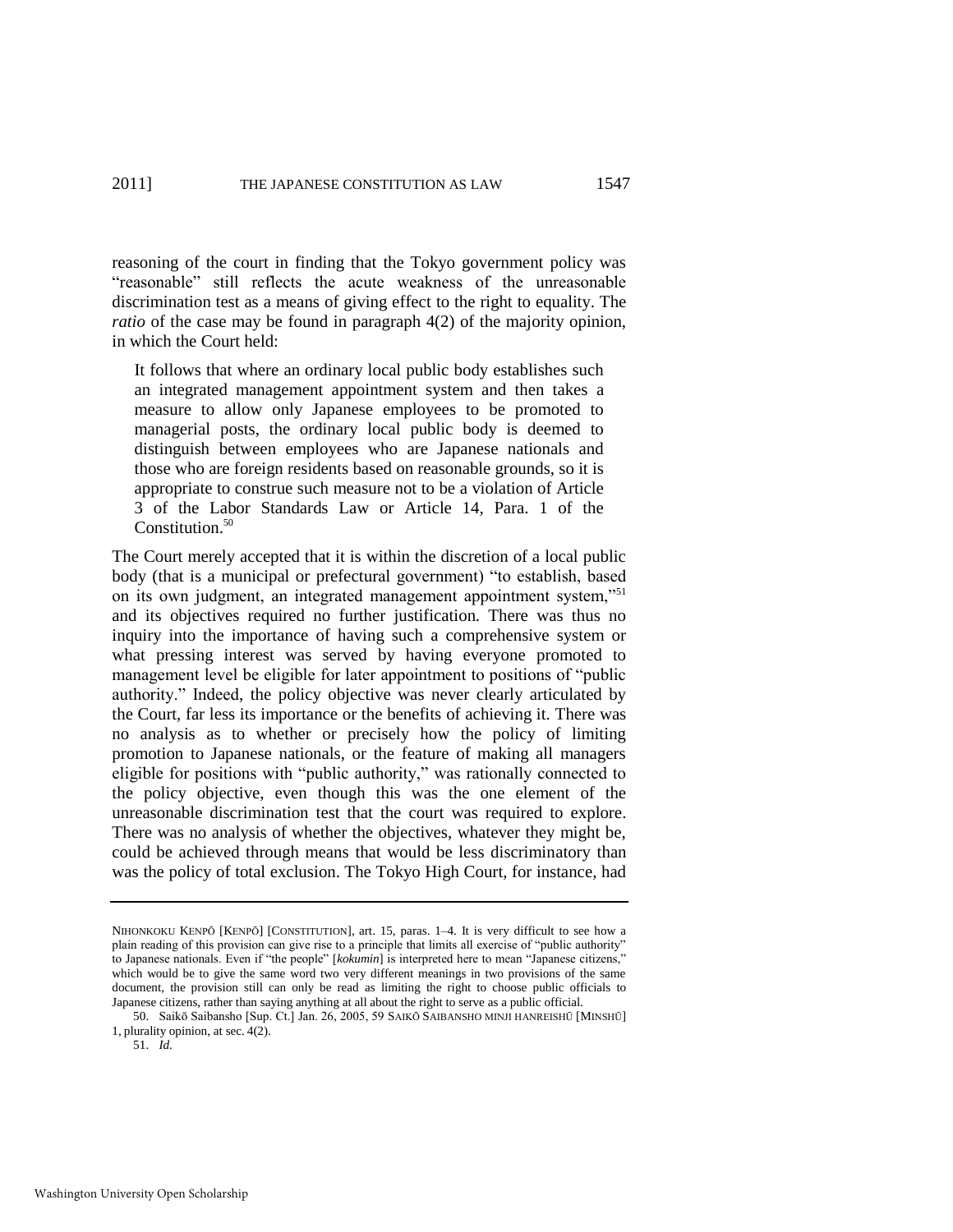reasoned that a narrower policy could be fashioned, whereby foreigners could be promoted to managerial rank but restricted from transfer to positions wielding public authority.<sup>52</sup> That argument was rejected in the majority decision of the Supreme Court without any analysis as to how such an adjustment of the personnel procedures would impair the achievement of the overall policy objectives of the system.

Indeed, the Court did not discuss the effects of the policy in any way, in terms of either its positive or negative impact. Most significantly, in keeping with the "unreasonable discrimination test," it did not evaluate the precise nature of the discrimination or the harm that it might cause to the claimant. There was no examination of what stereotypes might underlie the policy of excluding foreigners, the power imbalances it might perpetuate, or the extent to which it might deeply harm the dignity, in both the objective and subjective sense of the term, of all foreigners resident in Japan.<sup>53</sup> As is typical in the Court's application of the "unreasonable" discrimination test," the issue of discrimination and the violation of the right were collapsed into and lost within the justification argument. The decision, boiled down to its essentials, was simply this: (1) only Japanese nationals may fulfill positions of public authority; (2) under the integrated management system of the government, all those promoted to management rank may fill positions of public authority; and (3) therefore, the policy of excluding foreigners from promotion to management rank is reasonable.<sup>54</sup>

Moreover, when one goes on to examine the concurring opinions of several of the other Justices, there is even further reason to query the legitimacy of the Court's approach to the issue of equality rights in this

<sup>52.</sup> Kōtō Saibansho [Tokyo High Ct.] Nov. 26, 1997, 1639 TŌKYŌ KŌTŌ SAIBANSHO HANKETSU JIHŌ [KEIJI] 30.

<sup>53.</sup> In the context of equality rights, the dignity of the person has both an objective and a subjective component, with the objective relating to the inherent value of every human being in Kantian terms, and the subjective relating to the individual's own sense of self-esteem and self-worth. *See* Sophia R. Moreau, *The Wrongs of Unequal Treatment*, 54 U. TORONTO L.J. 291, 295–97 (2004).

<sup>54</sup> While it was not raised in the judgment, it could be argued that the ease with which foreign nationals can naturalize, that is adopt Japanese nationality, ought to be a consideration in assessing the extent of the harm to the claimant. It has, in fact, become easier than it once was for *zainichi kankokujin* to naturalize under the Nationality Act. But, as several judges of the Supreme Court of Canada held in a case considering similar issues, even where naturalization is available, there are important reasons why persons within a particular cultural community within a country may not want to naturalize, including the possible requirement to abandon one's original nationality. There is the argument that nationality, like religion, while it may not be permanent or immutable, is closely tied to one's sense of identity, and one should not be required to abandon it as the price of obtaining access to important state institutions, or the enjoyment of other rights and entitlements. See Lavoie v. Canada, [2002] S.C.R. 769 (Can.) at para. 5 (McLauchlin C.J. and L'Heureux-Dubé J., dissenting).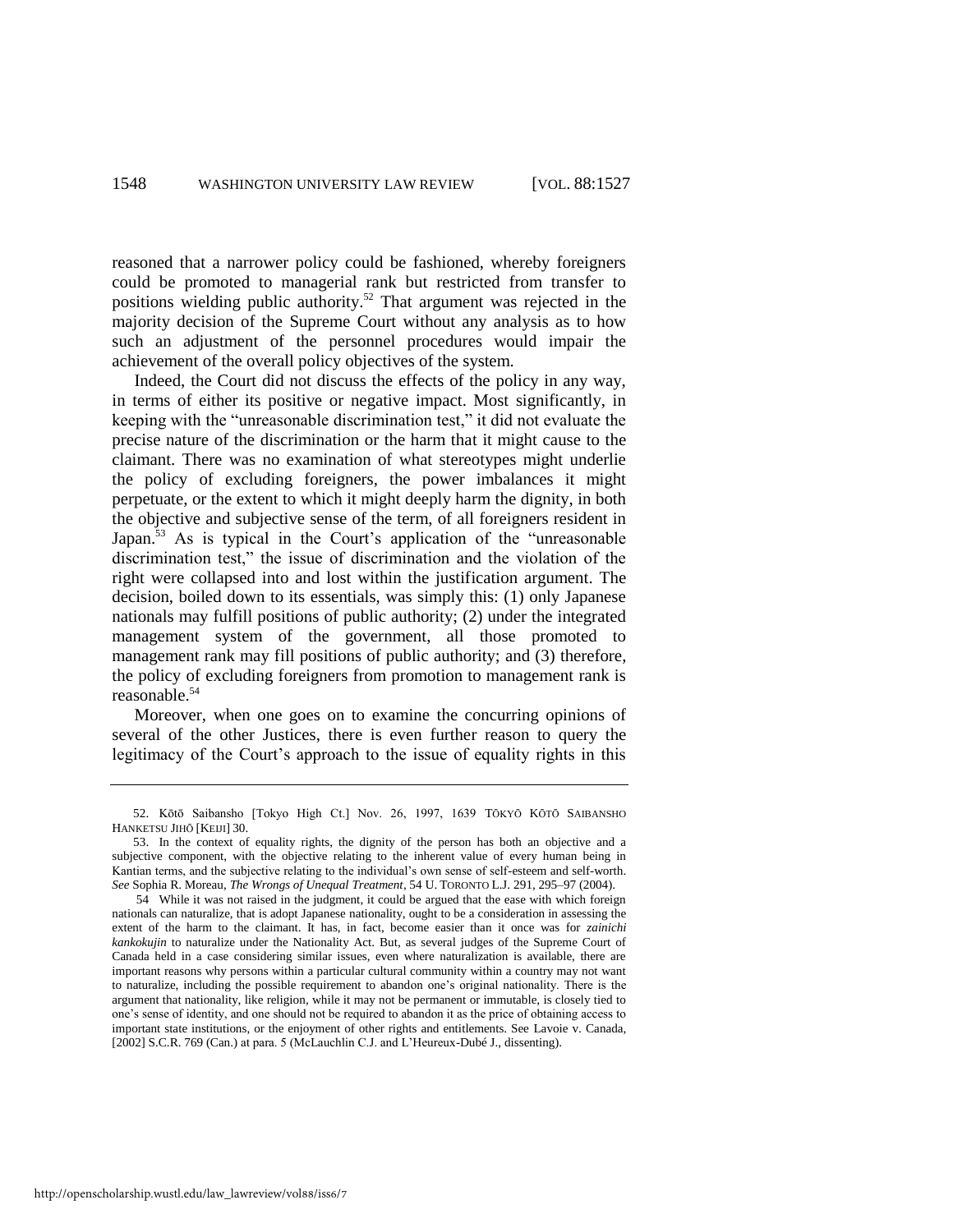case. Justices Ueda, Kanatani, and Fujita, in three separate opinions, each addressed the question of whether the Constitution "guarantees foreign nationals the right to take office as government employees," as though this was indeed the operative constitutional question in the case.<sup>55</sup> None of them addressed the question that was in fact before the Court, the question that related to an actual provision in the Constitution, which was whether a public policy that treats foreigners differently by denying them promotion within the prefectural government service constitutes discrimination on the basis of nationality and national origin, and unjustifiably violates the right to be treated as an equal under the law in, among other things, economic relations.<sup>56</sup>

Justice Fujita went so far as to suggest that the right to equality is not an "inherent right" in any event, writing that "[f]reedom of choice in employment, the principle of equality, etc. are rights to freedom, which are originally intended to only protect inherent rights and freedoms from restrictions, rather than creating rights and freedoms that are not inherent."<sup>57</sup> This reflects an understanding of Article 14 as being a purely procedural right, designed merely to govern the operation and enjoyment of other substantive rights enshrined in the Constitution. This interpretation is entirely at odds with the fact that Article 14 was intended to be, and has been clearly interpreted as being, a substantive free-standing right to be treated as an equal and not to be discriminated against.<sup>58</sup> In any event, in the final analysis, all three Justices ultimately addressed the issue as one of government discretion, and whether the integrated management appointment system and the policy excluding foreigners went "beyond the

<sup>55.</sup> Saikō Saibansho [Sup. Ct.] Jan. 26, 2005, 59 SAIKŌ SAIBANSHO MINJI HANREISHŪ [MINSHŪ] 1 (concurring opinions of Justices Ueda, Kanatani, and Fujita).

<sup>56.</sup> It should be noted that while Article 14 prohibits discrimination on the basis of creed and social status, among other things, the Supreme Court has held several times that the list is not exhaustive, and that national origin is included within the list, whether as an analogous ground or subsumed within social status. SAIKŌ SAIBANSHO [Sup. Ct.] Nov. 18, 1964, 18 SAIKŌ SAIBANSHO KEIJI HANREISHŪ [KEISHŪ] 9, 579. A convenient overview of the leading academic interpretations of the prohibited grounds of discrimination in Japanese scholarship can be found in Hideki Shibutani, *Enshu Kenpō 2* [*Constitution 2*], 234 HŌGAKU KYŌSHITSU 113 (2000). For a more detailed analysis, see ASHIBE, KENPŌ [CONSTITUTIONAL LAW], *supra* not[e 10,](#page-6-0) at 123–25, and ASHIBE, KENPŌ HANREI O YOMU [READING CONSTITUTIONAL CASES], *supra* note [10,](#page-6-0) at 133–36. For information about the specific status of foreigners, see 1 NONAKA TOSHIHIKO & URABE NORIHO, KENPŌ NO KAISHAKU [INTERPRETATION OF THE CONSTITUTION] 209–13 (1989).

<sup>57.</sup> Saikō Saibansho [Sup. Ct.] Jan. 26, 2005, 59 SAIKŌ SAIBANSHO MINJI HANREISHŪ [MINSHŪ] 1 (Fujita, J., concurring opinion, at sec. 2).

<sup>58.</sup> On the underlying intention, see MOORE, PARTNERS, *supra* note [1,](#page-1-2) at 130–31; on the interpretation of the provision, see generally ASHIBE, KENPŌ [CONSTITUTIONAL LAW], *supra* not[e 10,](#page-6-0)  at 121–38.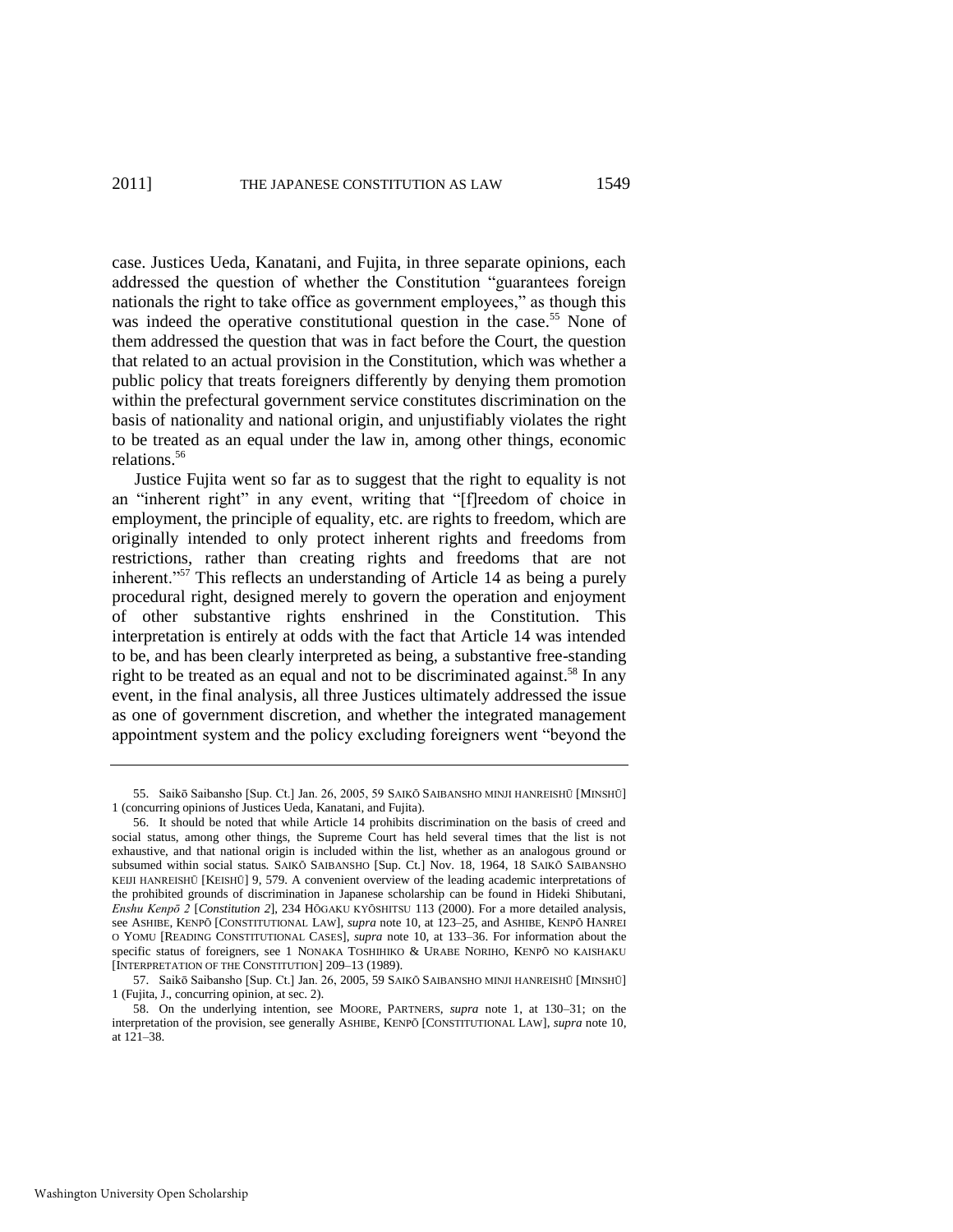bounds of legally acceptable personnel policy."<sup>59</sup> Here, then, is some cogent evidence of a constitutional provision not being taken seriously as positive law that requires enforcement by the Court, in corroboration of Professor Matsui's central claim.

While the Court never explored the actual objectives of the policy, Justice Fujita in a sense put his finger on the very crux of the issue. In discussing the Tokyo High Court's consideration of less restrictive alternatives, Justice Fujita wrote that if such special personnel considerations were required of local governments in developing their policies (that is, making positions of public authority open to only a subset of all those promoted to senior management, as a less restrictive means of achieving the objectives), it would harm the flexibility of the personnel management systems.<sup>60</sup> Thus, for him, the policy objective was apparently one of maximizing administrative flexibility, and the issue for him was one of balancing the fundamental right to equality on the one hand, and administrative efficiency and convenience on the other.<sup>61</sup> Needless to say, administrative convenience won out.

In short, both the reasoning and the result of this judgment are very difficult to reconcile with the operation of the proportionality principle model. The bureaucratic policy was not even prescribed by law, and its objective—which, putting it at its highest, has to be explained in terms of maintaining a system that maximized bureaucratic effectiveness, flexibility, and the breadth of experience among senior managers within the government—cannot be characterized as being so important as to justify the denial of a fundamental constitutional right. The rational connection was never really tested, and it is difficult to understand how

<sup>59.</sup> Saikō Saibansho [Sup. Ct.] Jan. 26, 2005, 59 SAIKŌ SAIBANSHO MINJI HANREISHŪ [MINSHŪ] 1 (concurring opinion of Fujita, J., at sec. 3; concurring opinion of Kanatani J., at sec. 3; and concurring opinion of Ueda J., at sec. 3.).

<sup>60.</sup> *Id*, concurring opinion of Fujita J., at sec. 3.

<sup>61.</sup> As discussed further below, there are two strong dissents in the decision, one of them by Justice Izumi, who also participated in this conference. For the purposes of comparison, it may be useful to examine the Canadian Supreme Court decision in *Lavoie v. Canada*, [2002] S.C.R. 769 (Can.), and that of the South African Constitutional Court in *Larbi-Odam v. Member of the Executive Council for Education*, 1997 (1) SA 745 (CC) (S. Afr.), as the issue in both cases was the validity of government personnel policies that used nationality as one criterion for decision making with respect to advancement (*Lavoie*) and hiring (*Larbi-Odam*). Both courts found the policies to be discriminatory, although the Supreme Court of Canada in *Lavoie* found that the federal government promotion policy, which contained a preference for Canadian nationals in one of the two streams for advancement, constituted an infringement of the fundamental right that was nonetheless justifiable in a free and democratic society under the Charter's justification analysis. The case has been heavily criticized, but the approaches of both the majority and the dissents are very interesting to compare to that in the *Tokyo Metropolitan Government* case.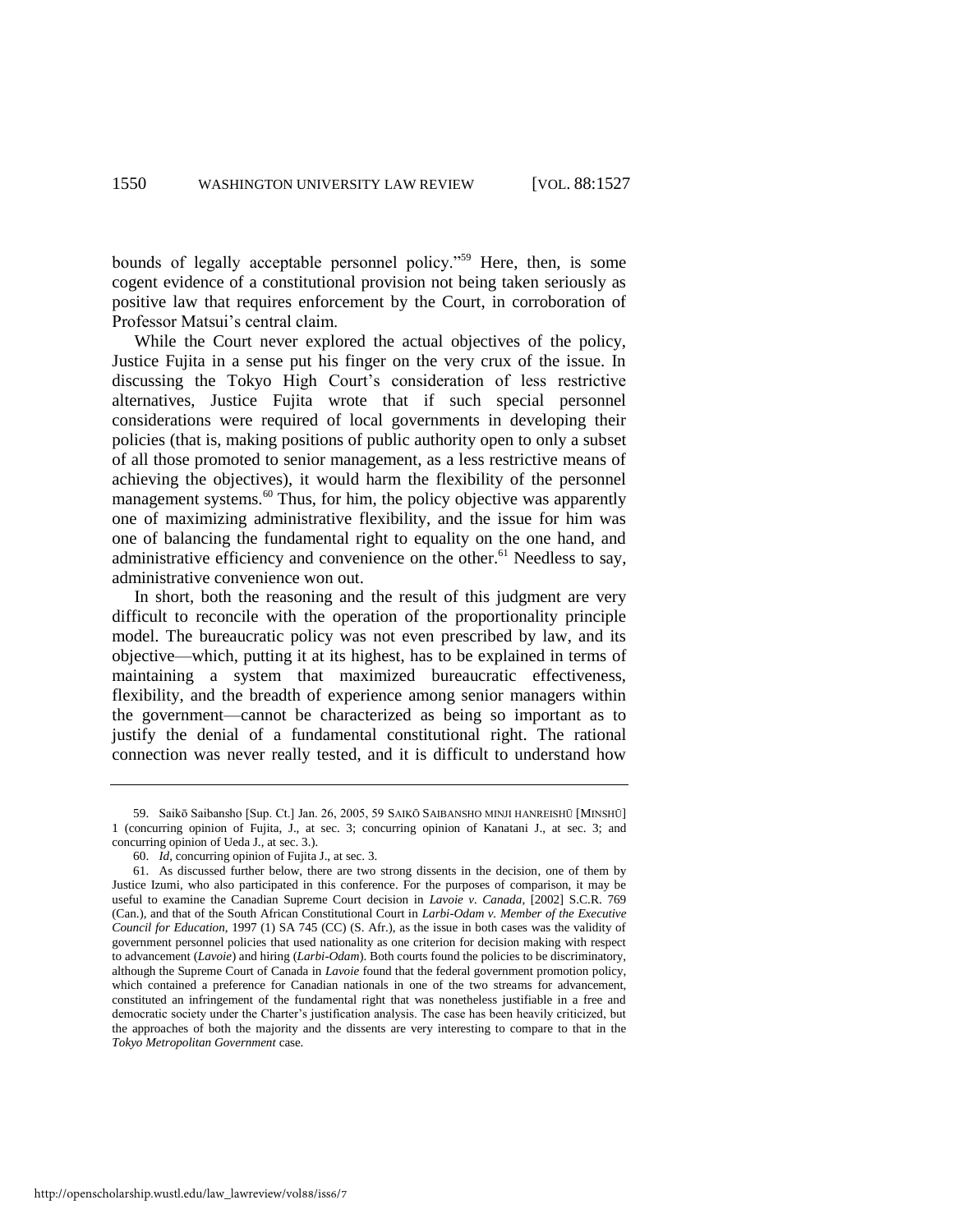altering the system so as to permit the promotion of foreign nationals (who number about one percent of the population) to a subset of senior management positions not exercising "public authority" would have undermined the overall objectives of the system in any meaningful way. The policy was thus overly exclusive, and there were far less restrictive alternatives available, which the Court refused to even analyze.

Finally, the failure to discuss the nature of the harm to the claimant class not only meant that there was no appreciation of whether the benefits of the policy were proportionate to the injury caused, but it suggested a failure to really understand the nature of the right itself. The discrimination against this claimant, a member of the distinct *zainichi kankokujin* (Koreans in Japan) minority in Japan that has suffered a long history of prejudice, discrimination, and marginalization, merely served to again reinforce public stereotypes and reaffirm that Koreans in particular, and foreigners in general, are less deserving of the government's respect, concern, trust, and protection than everyone else in Japanese society. The policy injured the dignity not only of the claimant and the specific minority to which she belonged, but the judgment further undermined the normative power of the constitutional right itself.

# *C. Legitimacy of the Judgment—The Process Theory Approach*

When examined from a process theory perspective, and drawing upon the five factors articulated by Roosevelt for assessing the legitimacy of judicial decisions, the judgment of the Supreme Court in the *Tokyo Metropolitan Government* case falls outside of the range of legitimate deference to the government—and particularly a prefectural government at that. $62$  As indicated in the analysis of the judgment above, the deference shown by the Court was quite extreme. Indeed, the unreasonable discrimination test is by its very nature highly deferential, requiring only a rational connection between objective and means. There is no requirement to question the legitimacy or importance of the objective, and true to form, the Court here explicitly granted the prefectural government wide latitude to decide for itself how best to structure its personnel system, regardless of the specific policy objectives.

<sup>62.</sup> For those unfamiliar with the Japanese constitutional model, it should be emphasized that while Japan is technically a federal system, the Prefectures do not have independent law-making authority under constitutionally established heads of power as is the case with the states of the United States or the provinces of Canada. So the case for deference to a Prefectural government should be significantly weaker than for deference to state or provincial legislation in either of those countries.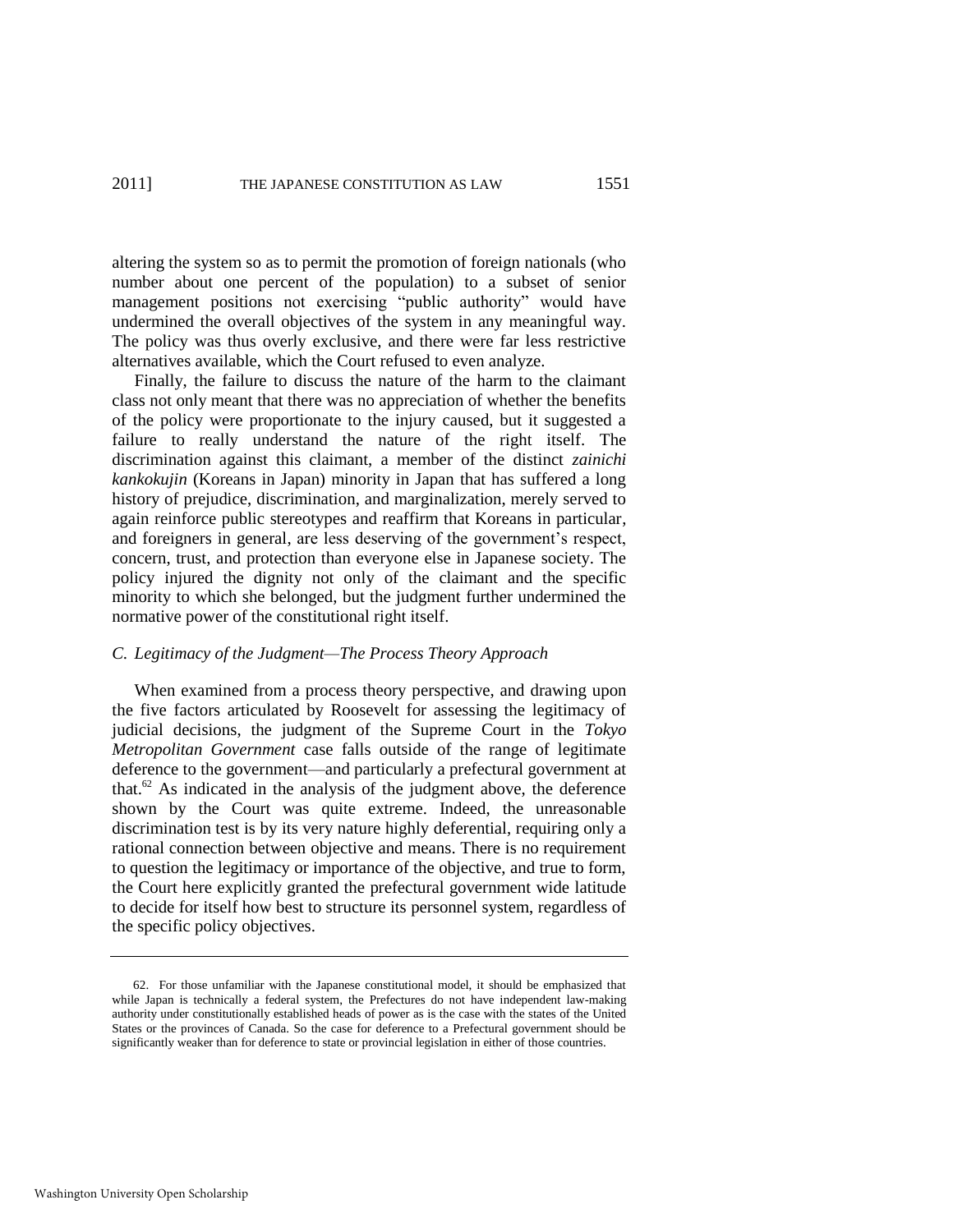Beginning with the first factor, the "institutional competencies" criteria, it will be recalled that a court will be expected to tend toward greater deference where the political branch of government is likely to have a greater institutional competency than the court in weighing the competing policy interests. Generally, the broader the scope of the policy and the wider and more significant the societal interests that are at stake, or the more specialized the subject matter of the policy, the more likely it will be that the legislature would be better placed to determine the right balance, whereas the more narrow the policy objectives and the more localized the effects, and the less specialized or more purely legal the issues,the less deferential a court should be. In the circumstances of this case, therefore, one would expect the Court to tend significantly toward the less deferential end of the spectrum, since the impugned policy was narrowly targeted both in terms of the class of people who were to be directly burdened, and in terms of the very localized nature of the benefits to be gained. Maintaining a marginally more effective and flexible personnel administrative system within the government of one prefecture is hardly the stuff of broad societal interests and ought to command little deference from the courts. And there is no reason to believe that the Tokyo Metropolitan Government had any particular competency in assessing the injury that its policy was likely to inflict on Koreans and indeed all other foreigners living in Japan. Given that it was initially implemented as an unwritten policy suggests that it was not the product of a process involving careful deliberation and analysis.

Similarly, the second factor, the "lessons of history," and the third factor, the "defects of democracy," militate very strongly against any deference whatsoever in this case. As already noted, the applicant was part of a Korean-Japanese minority, a community of around 600,000 people, who have historically been the victims of prejudice and discrimination, both broadly within society and at the hands of various levels of government. Moreover, it is a community that was disenfranchised after World War II.<sup>63</sup> More broadly, the employee represented all foreign permanent residents in Japan, who also constitute an insular and distinct minority of just less than one percent of the population that is disenfranchised, and who are subjected to well-documented systematic discrimination in Japan.<sup>64</sup> It is precisely in this kind of case—in which a

<sup>63.</sup> For more on the treatment of Korean descendants in Japan, see, for example, LEE & DE VOS, *supra* note [38;](#page-17-0) ONUMA, ZAINICHI KANKOKU-CHŌSENJIN *supra*, note [38;](#page-17-0) Onuma, *A Case Study on the Korean Minority*, *supra* not[e 38.](#page-17-0)

<sup>64.</sup> *See, e.g.*, U.N. Comm'n on Human Rights, Econ. & Soc. Council, Report of the Special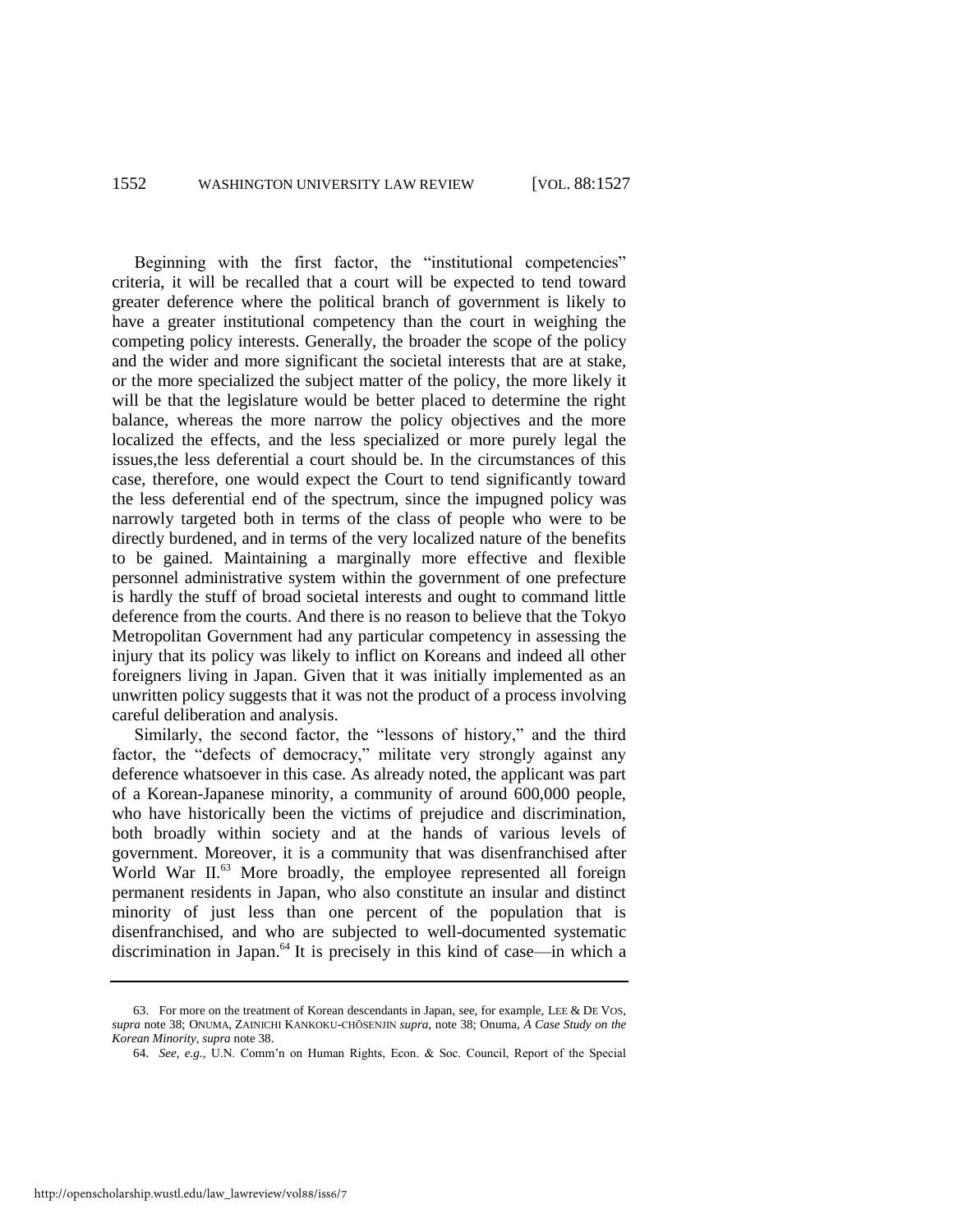government agency is discriminating against an insular minority that has historically suffered from societal prejudice and official discrimination, and the claimant class is politically marginalized with no meaningful access to the normal levers of power within the democratic process—that courts are expected to show little deference to the offending government branch.

The defects of democracy are further exacerbated in the circumstances of this case because the discriminatory policy was just that—an internal policy formulated by a prefectural government, rather than a law passed in the due course of the democratic process, or even a formal regulation duly promulgated under the delegated authority of any such law. Indeed, the policy had been no more than an informal practice not even committed to paper the first year the claimant was denied access to the exam.

In considering the fourth factor, the "costs of error," here again the circumstances of the case suggest that there ought to have been no deference for the government position. If the Court erred by striking down the policy, the result would be, at most, an increased cost and administrative inconvenience to the Metropolitan Government, caused by the requirement that it more carefully tailor the integrated personnel system to permit the promotion of foreigners to nonpublic authority positions. While it is true that the prefectural government could not overrule the result, and so the error could not be easily corrected, the societal effects would have been trivial. On the other hand, the costs of error in the event that the Court wrongly upheld the policy would be not only the deprivation of the claimant's rights and the effective ending of her career, but far more importantly, the mistake would perpetuate prejudice and discrimination against Koreans and other foreigners within Japan and further weaken the right to equality generally under the Constitution. Moreover, given the political marginalization of the entire class of claimants—that is, in light of the defects of democracy and the lessons of history—there was no reasonable basis to believe that the Tokyo Metropolitan government would be likely any time soon to adjust the policy and effectively correct the error of the Court. The profound asymmetry in the costs of error here argued for no deference whatsoever.

Washington University Open Scholarship

Rapporteur on Contemporary Racial Discrimination: Xenophobia and Related Intolerance, (Mission to Japan), U.N. Doc. E/CN.4/2006/16/Add.2 (Jan. 24, 2006), *available at* http://daccess-dds-ny.un.org/ doc/UNDOC/GEN/G06/103/96/PDF/G0610396.pdf?OpenElement; JAPANESE FEDERATION OF BAR ASSOCIATIONS, REPORT OF JFBA REGARDING SECOND PERIODIC REPORT BY THE GOVERNMENT OF JAPAN UNDER ARTICLES 16 AND 17 OF THE INTERNATIONAL COVENANT ON ECONOMIC, SOCIAL, AND CULTURAL RIGHTS (Mar. 2, 2001), *available at* http://www.nichibenren.or.jp/ja/kokusai/humanrights library/treaty/data/society\_report\_2\_en.pdf.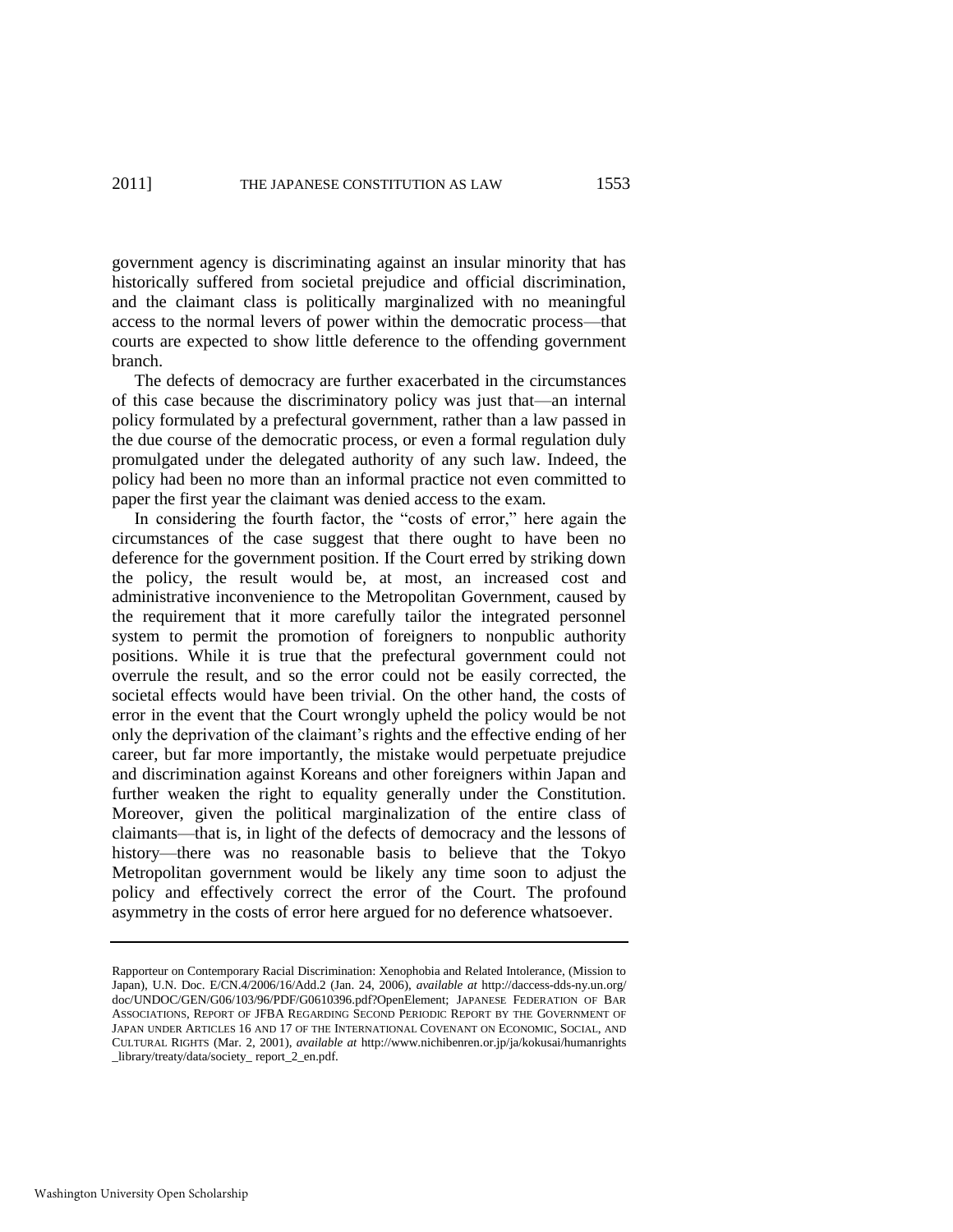Finally, with respect to the fifth factor, the "standards versus rules" element, we may find some overlap between the proportionality principle model and the process theory approach. Recall that under this element in the process theory approach, we inquire into the nature of the doctrine that the Court applies and how likely it is to lead to deferential results. As we have discussed above, there is an increasingly universal application of some variant of the proportionality principle model in the adjudication of fundamental constitutional rights. And as we have already explored, the proportionality principle model does not involve the application of some bright-line rule. Thus, the issue here is not really the question of whether the Court applied a standard rather than a rule, but rather it is the nature of the standards that it applied, as compared to the standards suggested by the alternative approaches.

The proportionality principle model is sophisticated, in that it both takes rights seriously and yet recognizes that rights are not absolute. While it certainly is not inherently deferential, it can and does lead to decisions that accept the justification of government violation of fundamental rights.<sup>65</sup> In contrast, the unreasonable discrimination doctrine applied by the Supreme Court of Japan in all equality rights cases, regardless of the nature of the discrimination or the grounds upon which the impugned law makes distinctions, is a simplistic standard that is excessively deferential in virtually all circumstances. The criticism here is not the Court's reliance upon the concept of reasonableness—there are, after all, a number of doctrines that have been developed in various jurisdictions to assess and determine whether some government law or regulation can be justified as being "reasonable."<sup>66</sup> The problem with the test as it has been developed by the Supreme Court of Japan is its failure to incorporate any external criteria or exogenous factors whatsoever. Ignoring as it does any inquiry into the nature of the discrimination or the harm that it causes, and refusing to examine the importance or legitimacy of the legislative objective by reference to such external criteria as the values and norms inherent in a constitutional democracy, the test approaches a tautology. So long as the legislative means could be shown to rationally advance achievement of the objective, no matter what that may be, then the

<sup>65.</sup> Although, in the U.S., the application of strict scrutiny is considered to be generally fatal to the impugned law or regulation, that is not true of the application of the proportionality principle in other jurisdictions. *See, e.g.*, PETER HOGG, CONSTITUTIONAL LAW OF CANADA, at ch. 35 (4th ed. 2008).

<sup>66.</sup> For example, the doctrine developed to assess the reasonableness of search and seizure under the 4th Amendment to the U.S. Constitution.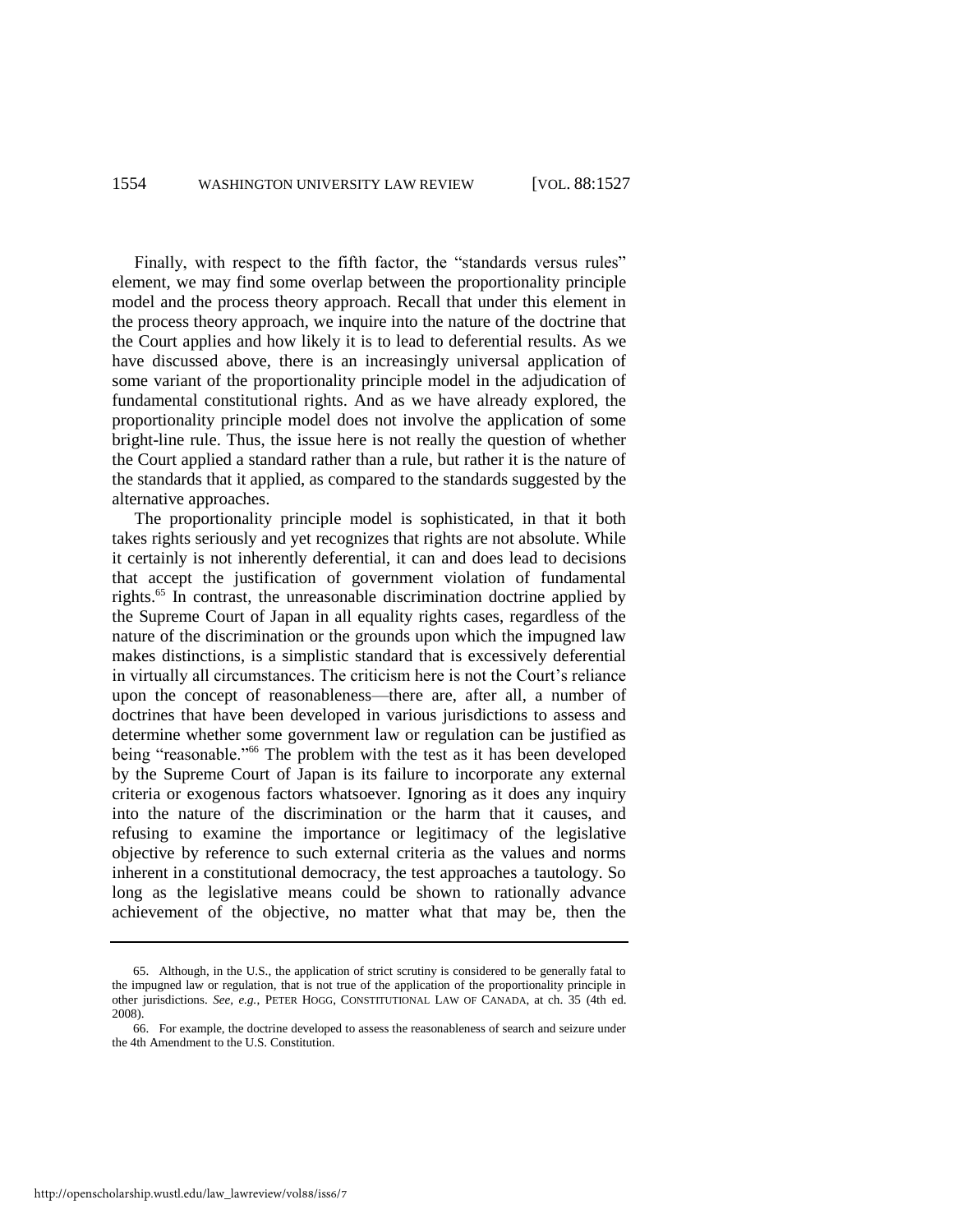discrimination it causes is said to be reasonable. The absurdity of the test is illustrated by recognizing that a law to implement a genocidal program, for the purposes of achieving the elimination of an identifiable group from the society, would theoretically not constitute unreasonable discrimination under a strict application of this analysis. It is for this reason that the Human Rights Committee under the International Covenant on Civil and Political Rights  $(ICCPR)$ ,<sup>67</sup> in its observations in response to the periodic reports submitted by Japan, has repeatedly criticized the analytical model employed by the Japanese courts in assessing discrimination as being inconsistent with Japan's obligations to enforce the right to equality under the ICCPR. In particular, it has expressed concern over "the vagueness of the concept of 'reasonable discrimination,' which, in the absence of objective criteria, is incompatible with article 26 of the Covenant."<sup>68</sup> And that is further evidence of the doctrine's lack of legitimacy.<sup>69</sup>

# V. THE BIGGER PICTURE

The argument advanced here is that a systematic analysis of the decisions made by the Japanese Supreme Court on questions of constitutional rights would likely reveal that a significant number can be viewed as lacking legitimacy, from either a process theory or substantive rights–based proportionality principle approach. Certainly most cases decided on the basis of the "unreasonable discrimination test" would be suspect. But that does not mean, and I do not suggest, that all the decisions of the Supreme Court relating to fundamental constitutional rights are illegitimate. Indeed, even in the context of equality rights, the Court recently struck down a provision of the Nationality  $Act^{70}$  as being

70. Kokuseki Hoū [Nationality Act], Law No. 147 of 1950 (as amended by Law No. 45 of 1984).

<sup>67.</sup> International Covenant on Civil and Political Rights, Dec. 19, 1966, 999 U.N.T.S. 171. Japan has been a state party since June 21, 1979.

<sup>68.</sup> Human Rights Comm., Consideration of Reports Submitted by States Parties Under Article 40 of the Covenant, Concluding Observations of the Committee: Japan, ¶ 11, UN. Doc. CCPR/C/79/Add.102 (Nov. 19, 1998), *available at* http://www.unhchr.ch/tbs/doc.nsf/0/5a2baa 28d433b6ea802566d40041ebbe?Opendocument.

<sup>69.</sup> It should not be supposed that this is an instance of "Western values" being imposed upon an Asian legal system. The inadequacy of the unreasonable discrimination doctrine is also well recognized by Japanese constitutional scholars. For examples of Japanese constitutional discussion of the standards, see MATSUI, KENPŌ, *supra* note [10,](#page-6-0) at 364; ASHIBE, KENPŌ [CONSTITUTIONAL LAW], *supra* note [10,](#page-6-0) at 125; ASHIBE, KENPŌ HANREI O YOMU [READING CONSITUTTIONAL CASES], *supra* note [10,](#page-6-0) at 136. Moreover, one should not suppose that the issue of "rights" itself is somehow foreign to the Japanese legal consciousness. While it is true that the modern words used to express the concepts related to rights only came into existence in the nineteenth century, the ideas themselves have played an important role in Japanese society for far longer. See ERIC A. FELDMAN, THE RITUAL OF RIGHTS IN JAPAN: LAW, SOCIETY, AND HEALTH POLICY 16–37 (2000).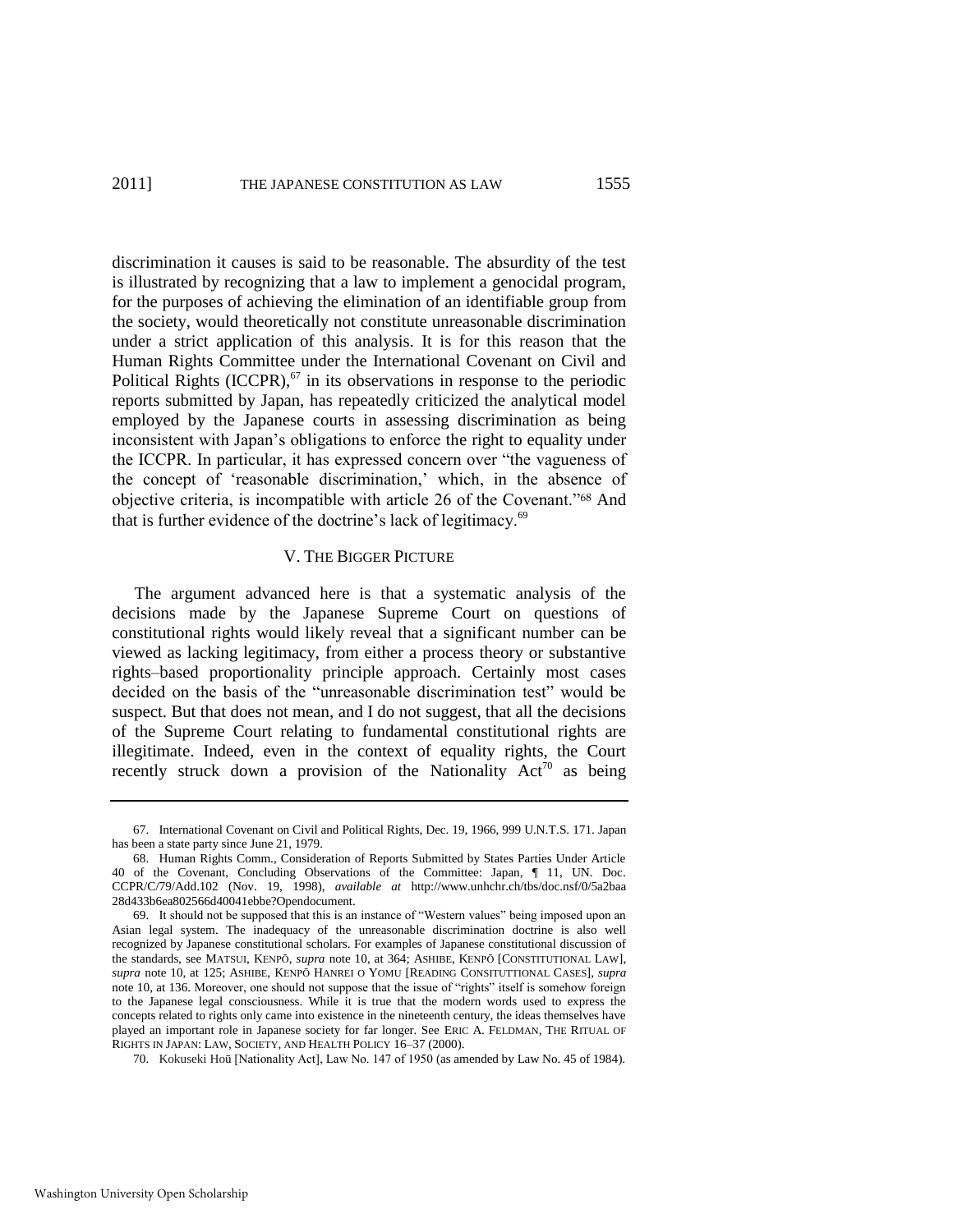unconstitutional and did so through an analysis that shared most of the features of the proportionality principle model.<sup>71</sup> I have argued elsewhere that this and other evidence suggests that the Court is developing a new approach to equality rights cases, such that the illegitimate "unreasonable" discrimination test" may soon become a relic of the past.<sup>72</sup>

It is precisely because the Court does hand down decisions that can be defended as being legitimate, in the sense that both the result and the reasoning are consistent with various approaches to constitutional interpretation and theories of judicial review, that in my view a more systematic inquiry into the legitimacy of the Court's judgments would be more meaningful than assertions of its conservatism as an institution. This is all the more so when one considers that the Supreme Court has shown itself to be both "liberal" and "activist," which is to say nonconservative on two different axes, when dealing with nonconstitutional issues. For instance, Frank Upham and others have explored in considerable detail the manner in which the judiciary single-handedly created and enforced the right of women to equal treatment within the private-sector employment context.<sup>73</sup> The Supreme Court played an important role in the process with its decision in the *Nissan Motors* case, holding that the corporation's policy requiring women to retire at an earlier age than men was unlawfully discriminatory.<sup>74</sup> While the judgment was quite "liberal" in both result and

<sup>71.</sup> Saikō Saibansho [Sup. Ct.] June 4, 2008, 62 SAIKŌ SAIBANSHO MINJI HANREISHŪ [MINSHŪ] 6, 1367.

<sup>72.</sup> Martin, *Glimmers of Hope*, *supra* note [8.](#page-4-0) Justice Izumi, who wrote one of the two powerful dissents in the *Tokyo Metropolitan Government* case and was a participant at the symposium for which this article is written, confirmed during discussion that he had written the dissent in the hope that it would help in the development of such a new doctrine, and he further suggested that there is reason to be hopeful that it is indeed taking root. At the time of the conference, the next test of this proposition was expected be a decision in yet another case involving the discrimination against illegitimate children with respect to their entitlements to inheritance in the Civil Code. A Grand Bench hearing was scheduled for 2011, which typically means that the lower court decision is going to be overturned and a law struck down, but the case settled in March 2011, as this Article was going to print, and so we will have to wait a while longer to see whether the new doctrine has taken root. *See* Asahi Shinbun, *Hichyaku shutsushi kakusa ga shūketsu* [*The Illegitimate Child Disparity Litigation Concludes*], March 12, 2011, *available at* http://www.asahi.com/national/jiji/JJT201103120036.html. For an analysis of the earlier illegitimate children inheritance cases, see Martin, *Glimmers of Hope, supra* note [8,](#page-4-0) at 221–22.

<sup>73.</sup> UPHAM, LAW AND SOCIAL CHANGE, *supra* note [3;](#page-1-1) *see also* Daniel H. Foote, *Judicial Creation of Norms in Japanese Labor Law: Activism in the Service of—Stability?*, 43 UCLA L. REV. 635 (1996).

<sup>74.</sup> Saikō Saibansho [Sup. Ct.] Mar. 24, 1981, 35 SAIKŌ SAIBANSHO MINJI HANREISHŪ [MINSHŪ] 300 (holding that "a lower compulsory retirement age for women than for men constitutes discrimination against women based solely on their gender and is irrational discrimination invalid under Article 90 of the Civil Code . . . Article 1-2"). For an English translation of this case, under the title *Nissan Motors, Inc. v. Nakamoto*, see BEER & ITOH, *supra* not[e 44,](#page-19-0) at 179–81.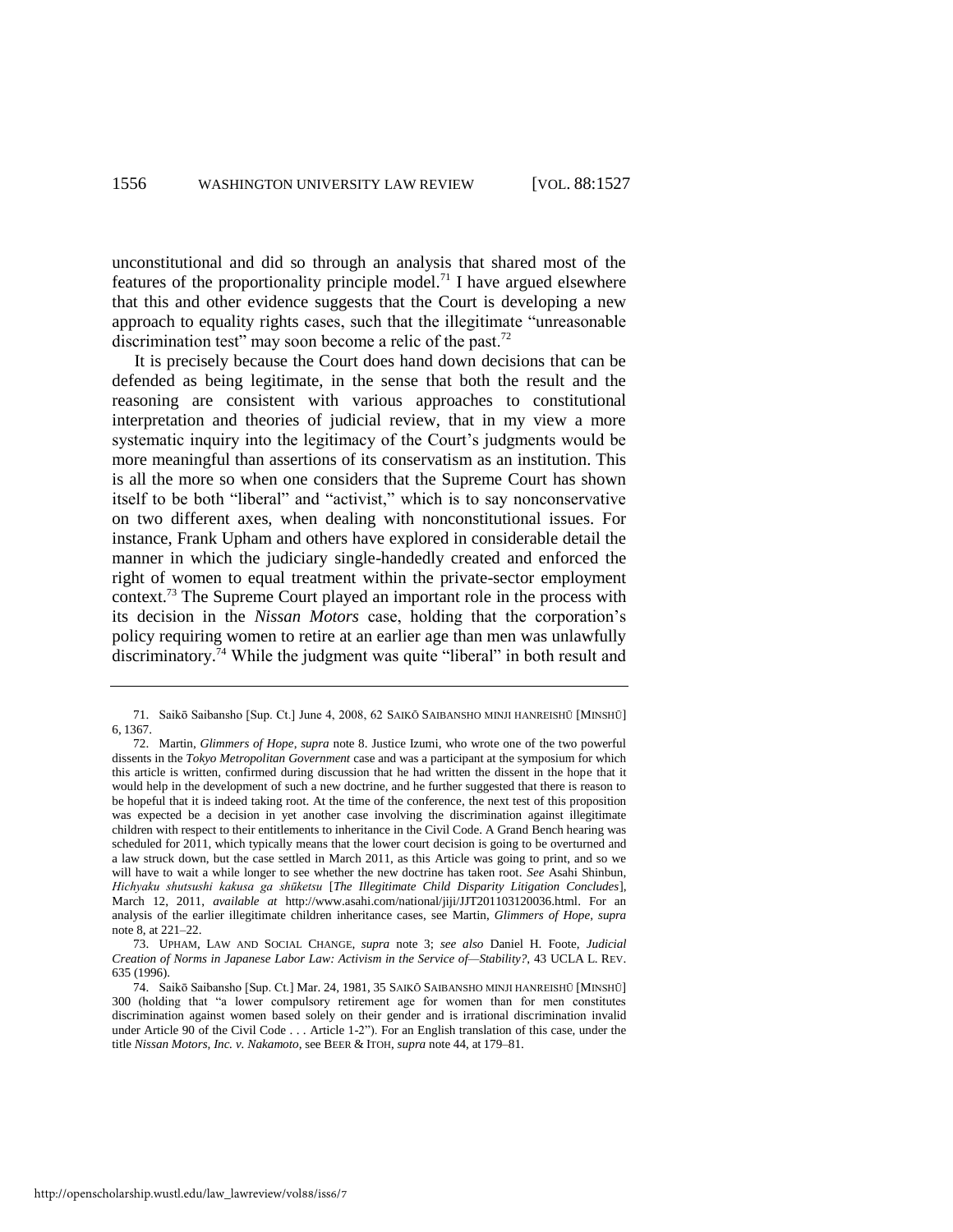reasoning, what is even more striking about this case (and other lower court decisions on women's rights at the time) is the manner in which the Court used the values of Article 14 of the Constitution for the purposes of engaging in a very creative, or what many would say "activist," interpretation of a provision of the *Civil Code* in order to create a legal basis for granting relief.<sup>75</sup>

There are many such cases in which the Court has shown itself quite willing to be very creative in the interpretation of statutes and to reach results that could be characterized as being rather liberal.<sup>76</sup> They provide further support for Professor Matsui's claim that one of the predominant reasons that the Supreme Court is so deferential and "conservative" when it comes specifically to constitutional issues is that the Court, or at least the majority of judges on the Court at any given time in the past, have somehow viewed the Constitution as being more of a collection of moral or political principles than as positive law that commands obedience and judicial enforcement.<sup>77</sup> And in addition to suggesting that Matsui's claim is an important contribution to the debate on these issues, I would suggest that an inquiry into the legitimacy of the judgments handed down by the Supreme Court would help to both verify the validity of that claim and provide the basis for a more meaningful criticism of the Court's jurisprudence. Moreover, I would argue that Matsui's central claim is really more relevant to the issue of legitimacy than it is to the question he purports to be answering, namely, "Why is the Supreme Court so conservative?" If the question is reframed as, "Are the constitutional decisions of the Supreme Court legitimate?" then the process of answering the question requires us to delve into exactly how the judges decide cases, how they understand the Constitution, and what doctrine they develop in the process of interpreting and enforcing its provisions.

Some may respond that such an exploration of *how* the Court decides still does not get us any closer to understanding *why* the Court is so deferential to the government, or ideologically conservative, or minimalist

<sup>75.</sup> *See* BEER & ITOH, *supra* not[e 44,](#page-19-0) at 179–81.

<sup>76.</sup> For discussion of many of these, see generally UPHAM, LAW AND SOCIAL CHANGE, *supra* note [3.](#page-1-1) 

<sup>77.</sup> Matsui, *Japanese Supreme Court*, *supra* note [4.](#page-2-0) Frank Upham has pointed out that the Supreme Court has also been "conservative" in a similar sense with respect to administrative judicial review. An exploration of that proposition, and comparison of administrative and constitutional decisions for the purpose of determining whether the court is more or less "deferential" in constitutional cases, is something that should be further explored to advance this overall project. Certainly, it has to be acknowledged that to the extent that there is significant deference shown in administrative judicial review, it would suggest that there are reasons for such deference in constitutional cases other than simply a lack of respect for the Constitution as positive law.